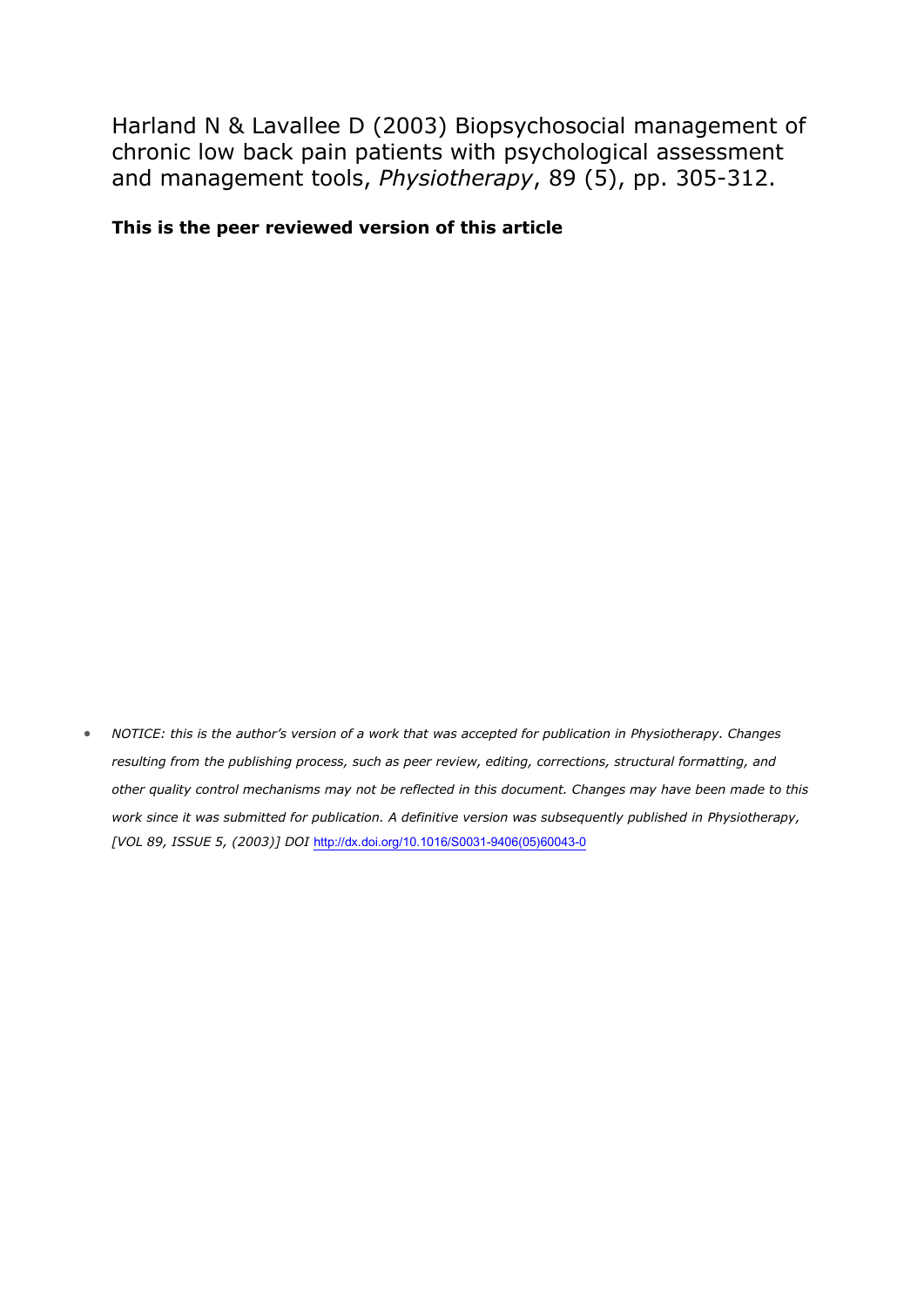Harland, N., & Lavallee, D. (2003). Biopsychosocial management of chronic low back pain patients with psychological assessment and management tools. *Physiotherapy, 89,* 305-312.

# **Abstract**

The volume of evidence questioning the efficacy of traditional treatment methods for chronic low back pain sufferers is only equalled by that condoning a holistic, biopsychosocial assessment and treatment approach. Literature on this subject is often academic in nature and does little to offer practical advise to clinicians on how they can apply psychosocial principles to practice. This paper addresses the reasons behind the increasing number of chronic back pain patients, reviews the relevant psychological models that aid understanding of this client group, and offers basic practical advise on psychosocial assessment and treatment methods that can be applied by both specialist and non-specialist physiotherapists.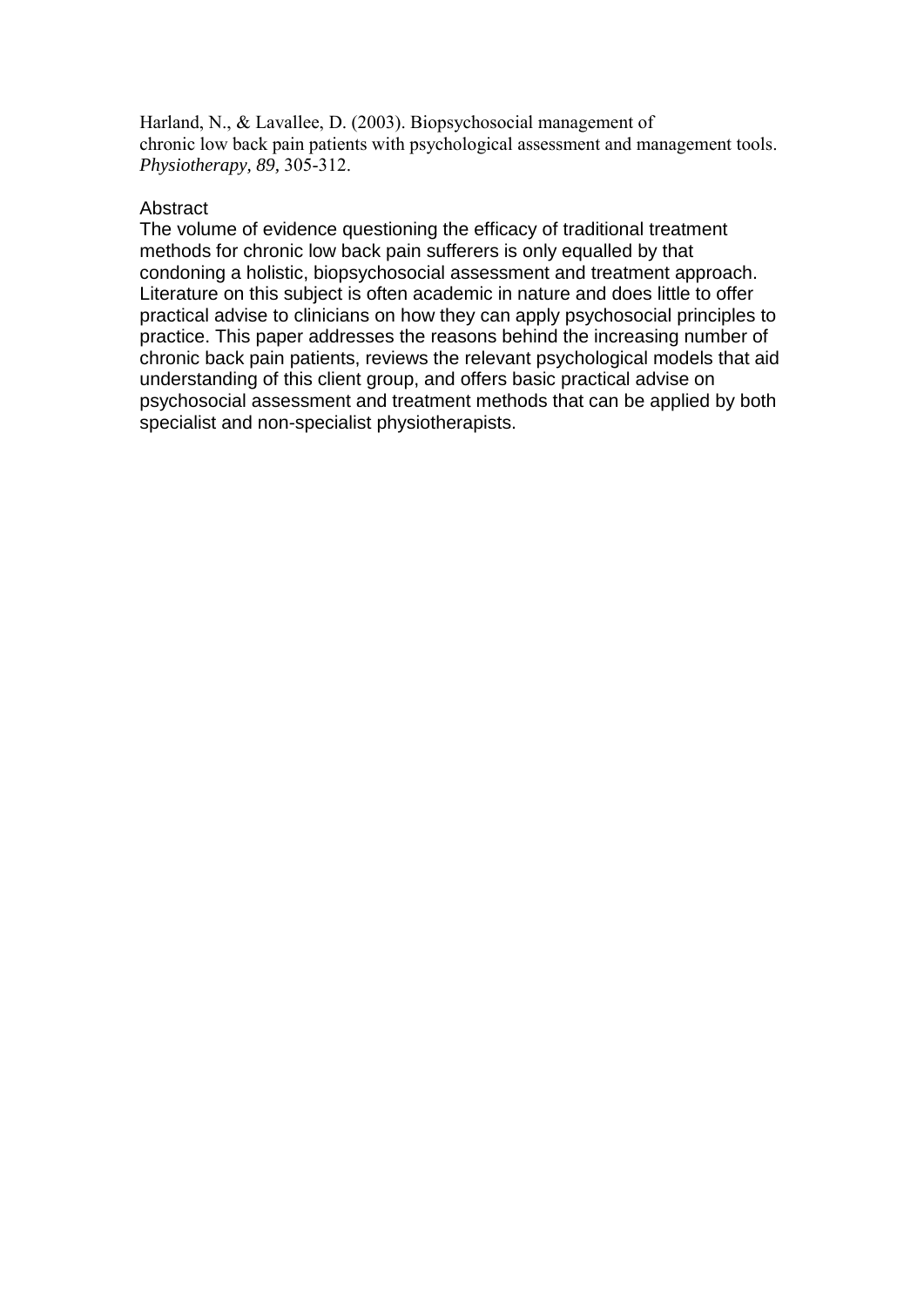Biopsychosocial management of chronic low back pain patients with

### psychological assessment and management tools

 Physiotherapists play an important role in the management of chronic low back pain (CLBP) patients. Successful management of this client group poses a significant problem, however. Recent advances in this research area, specifically regarding psychological factors, have generated various principles and assessment techniques whose application can add to clinical effectiveness. There are also a number of existing psychological principles, not commonly referred to in the literature, that are important to understand when treating patients in chronic pain. The purpose of this paper is to review these principles and highlight the importance of their application into the practice of physiotherapy.

 The prevalence of people consulting medical practitioners with CLBP has increased so dramatically in recent years that it has been referred to as a "20<sup>th</sup> century health care disaster" (Waddell, 1998). Only headaches and tiredness are more commonly reported to GPs than back pain (CSAG, 1994), with 60% of the population suffering from some form of back pain each year (Evans, 1996; Foster, 1998; McKinnon, 1997). People have always had back pain, however, and its prevalence is not thought to have changed for decades (CSAG, 1994), it is only the prevalence of people seeking medical attention for it that has changed. This has highlighted the fact that CLBP is one of the least successfully treated musculoskeletal conditions. A growing body of evidence shows that the majority of treatments for CLBP lack quality validating research and are, therefore, not evidence based (CSAG, 1994;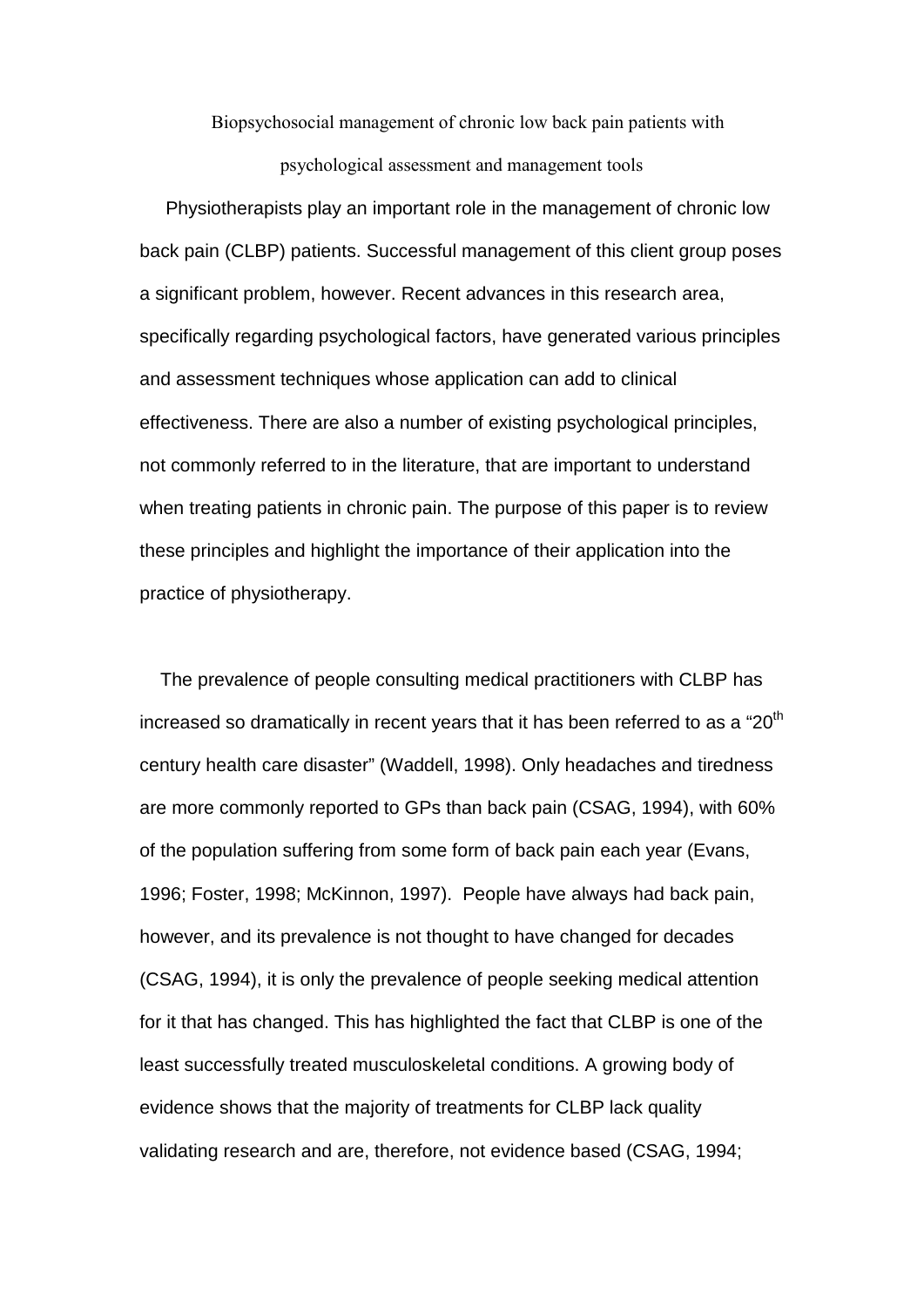Evans, 1996; Clinical Evidence, 2001). It is also thought in some fields, that medical intervention is perhaps part of the reason for the drastic rise in disability secondary to CLBP (Gifford, 1998; Waddell, 1998).

 This phenomenon has been partly attributed to the adoption of a unimodal medical model of low back pain in the post- war years, that allowed itself to be more guru, than scientifically led (Gifford, 1998). Prior to the adoption of the medical model of LBP, back pain was viewed by the majority as a normal part of life and was accurately treated as a self-limiting mostly benign occurrence. It has been people's perceptions of back pain that have changed over the last 50 years and medical treatments of this condition have tended to reinforced them. The existing literature recognises that for treatment to be successful it must adopt a multimodal, biopsychosocial approach (Adams, 1996; Cook, 2000; Gifford, 2000; Harding, 1995; Waddell, 1987; Waddell, 1998) and include cognitive behavioural interventions, which have been found to be effective in the treatment of CLBP (Van Tulder, 2000a). It also recognises exercise as the other most evidence based treatment for CLBP patients (Van Tulder, 2000b).

 The genesis of the CLBP patient has also been made possible through societal changes, however. Only through examination of epidemiological and historical perspectives can the CLBP sufferer truly be put into perspective. Changes in society and technology have brought about a demand for better health care and an expectancy that medicine can provide it. The demand for equity, at least within most European societies, has also created the need for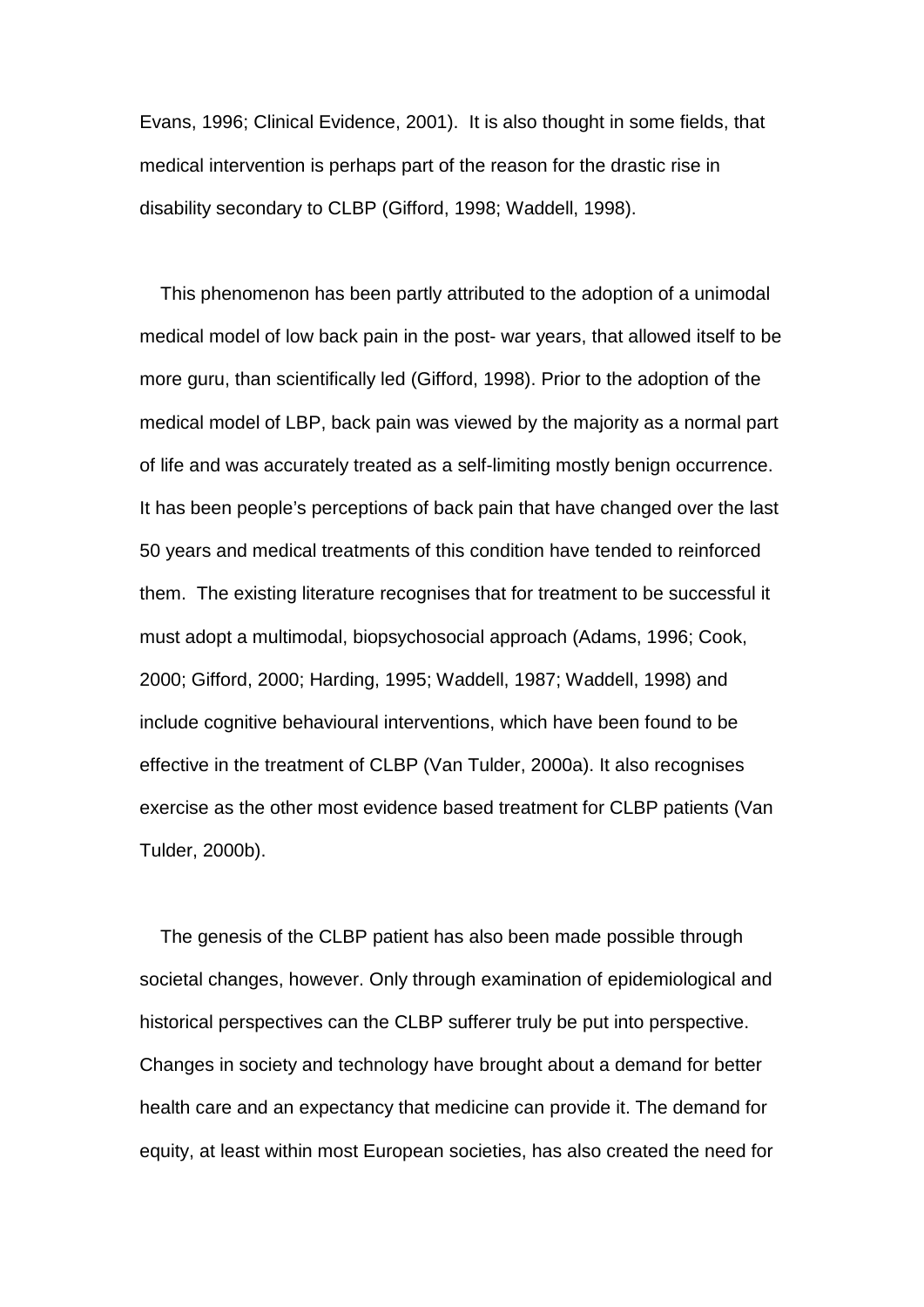social service systems and widely available health care, free at the point of delivery (Donaldson, 1993). The combination of these two factors has, in part at least, also made possible the CLBP patient (Pfingsten, 1997), (Waddell, 1998). Prior to this situation no possible benefit could be gained from complaining of CLBP and family would have to support ill members if they were to survive. It is speculative that in these circumstances there were less people suffering from CLBP and that out of simple necessity, disability from chronic pain was substantially reduced for those who did suffer.

 Within physiotherapy there can be few experienced musculoskeletal practitioners who have not been touched by the recent plethora of research in the area CLBP, and specifically the psychological issues that surround it. Examination of increasing disability statistics secondary to CLBP (CSAG, 1994) reveal that dissemination of research information has not been enough to produce change however, and unfortunately this is not an uncommon phenomena (Hunt, 1996). Physiotherapy practice has yet to fully embrace and put to use the current information on psychological issues, enough to produce change (Pinnington, 2001). This can be demonstrated by examining the large list of Clinical Interest Groups within the Chartered Society of Physiotherapy (CSP) and noticing that the initials PIP (Physiotherapists Interested in Psychology), are missing. Although a mental health group has existed for some time this is a quite different area of specialty from that of chronic pain psychology. If it were not for the work of the PPA (Physiotherapy Pain Association), itself a comparatively new institution, in filling this void, physiotherapy would have no defined internal source of expertise on the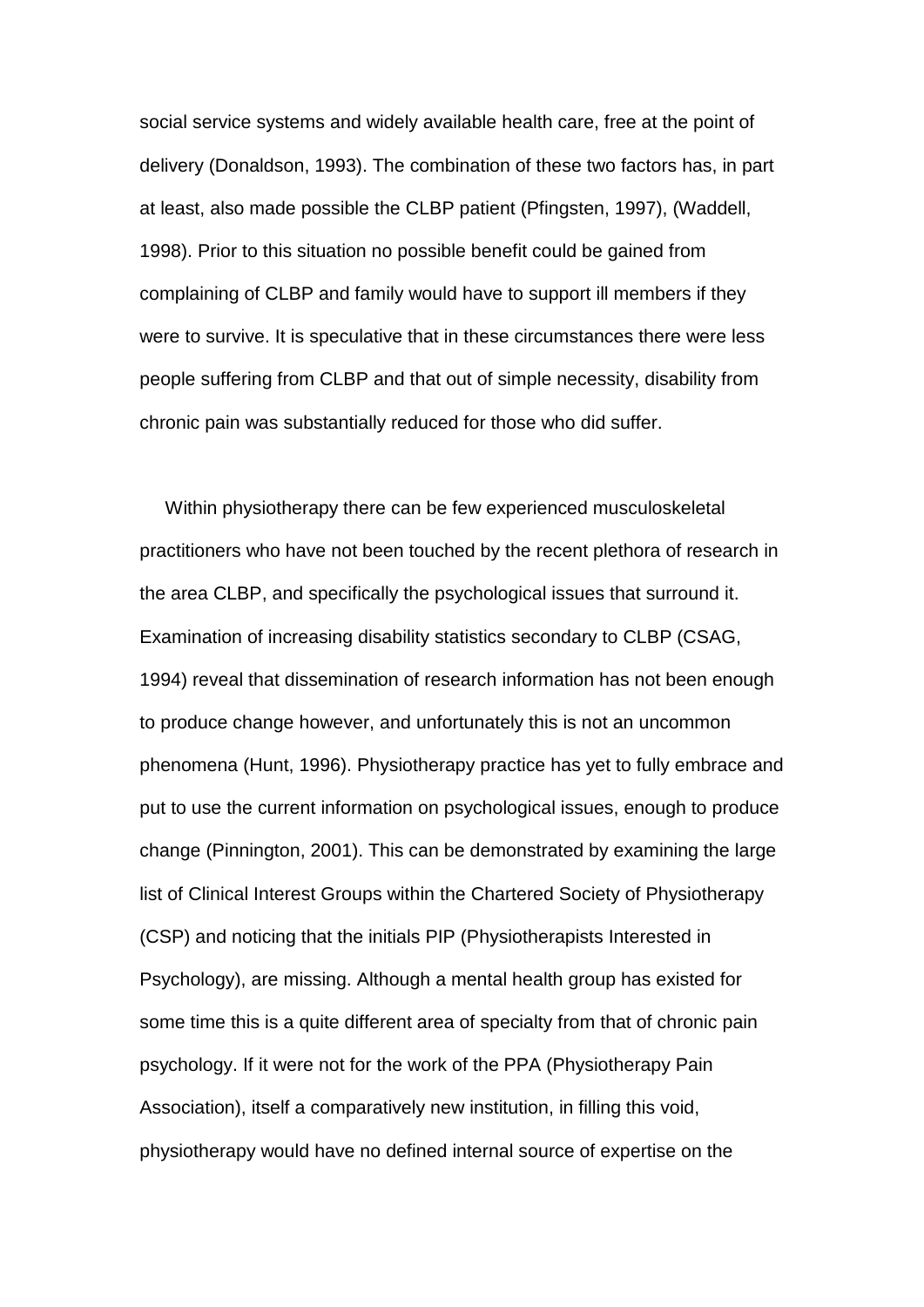subject. When put into the context that the rules of professional conduct state that a preferably officially recognised group, able to form a "Responsible body of opinion", is necessary to bring new techniques within physiotherapies scope of practice (CSP, 1996), this situation becomes significant.

 Part of the problem, however, is the great disparity between the literature available to increase knowledge on the subject and that available to allow clinicians to apply that knowledge for the benefit of their patients. One aim of this paper is to overview psychological principles that may be useful to clinicians dealing with CLBP patients, and more generally with all chronic pain patients. Rehabilitation therapists of all kinds are in a privileged position of being able to spend enough time with patients to apply psychological principles for their patients benefit. In many cases we spend more time with the patient than any other medical practitioners, and this places upon us a great responsibility to spend that time well.

### **Assessment**

 Psychological assessment techniques, usually in the form of questionnaires are often used in specialist pain clinics and spinal assessment units but as government guidelines suggest, should be used when treating all chronic pain patients (CSAG, 1994). CSP Core Standards (2000) also state that "Taking account of the patients problems, a published, standardised, valid and responsive outcome measure is used to evaluate the change in the patient's health status". In light of the importance psychological issues are known to have on LBP patients this statement should be applied to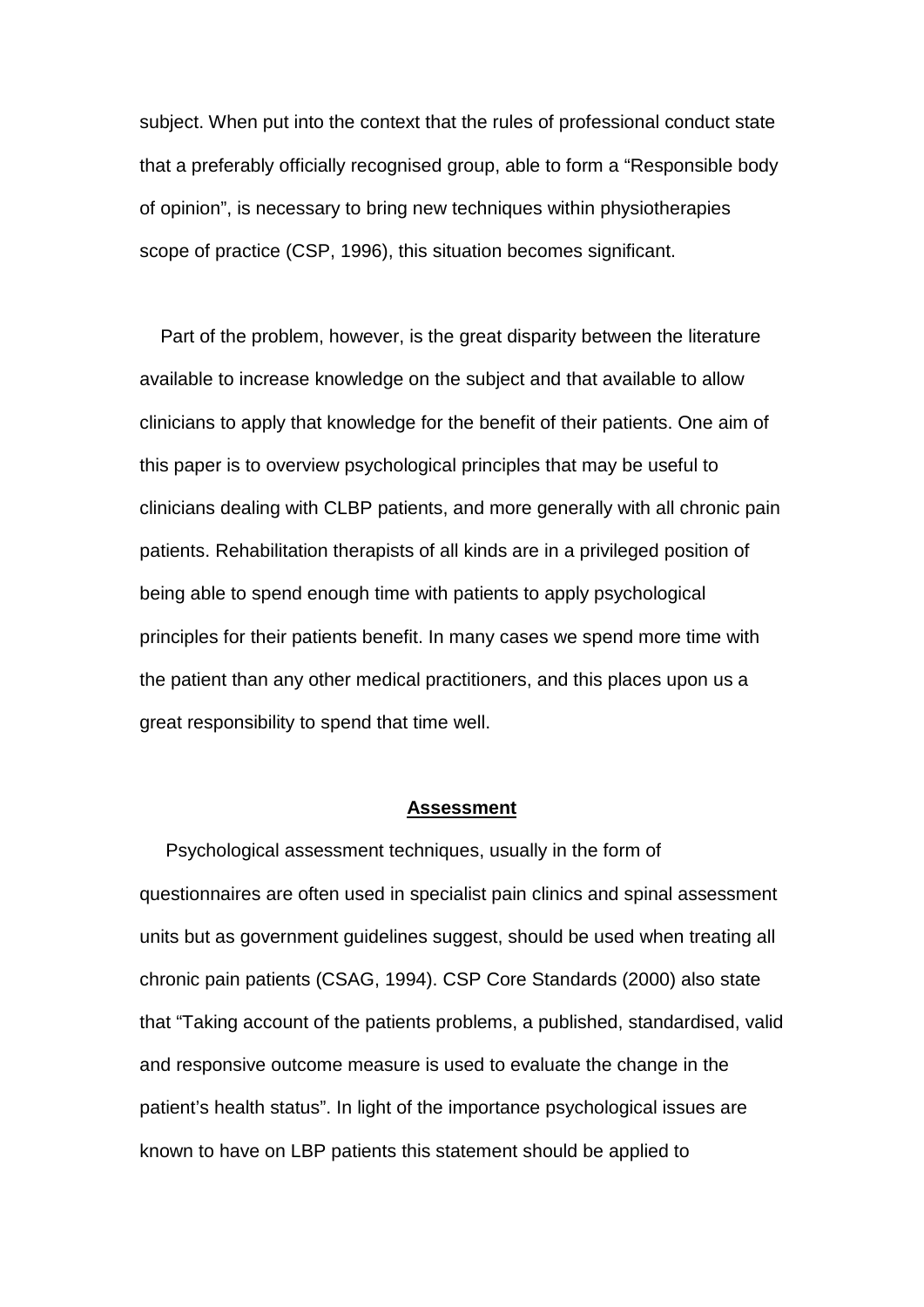psychological and physical factors equally. It is rightly beyond physiotherapy scopes of practice to formally assess and treat specific psychological disorders, and indeed such disorders are no more common among chronic pain patients (Waddell, 1998). It is essential, however, for clinicians dealing with chronic pain patients to have a good understanding of the relevant psychological models and methods of assessment available (CSAG, 1994; Waddell, 1998) and to apply this knowledge to practice.

 There are a number of well-validated, psychologically based questionnaires available for use by clinicians. Some of the most useful, and simple of these are the Hospital Anxiety and Depression scale (HAD), (Dunbar, 2000, Thompson, 2000), the Modified Somatic Perception Questionnaire (MSPQ),(Deyo, 1989) the Zung Depression Inventory (Leung, 1998), the Yellow Flags Questionnaire (Linton, 1998), and the Coping Strategies Questionnaire (Robinson, 1997, Rosenstiel and Keefe, 1983) . Many of these have been shown to be effective as prognostic indicators and useful specifically with CLBP patients. It is important to note, however, that recognised training is necessary, both practically and legally, when dealing with questionnaires such as the HAD and Zung Depression Inventory, and that although they can be used and scored by other medical professionals this information in the physiotherapy setting should be in the form of audit measurement and referral criteria for psychological input. It is not appropriate for untrained individuals to act directly upon such scores with the intent of providing psychological intervention, but it is essential the possible presence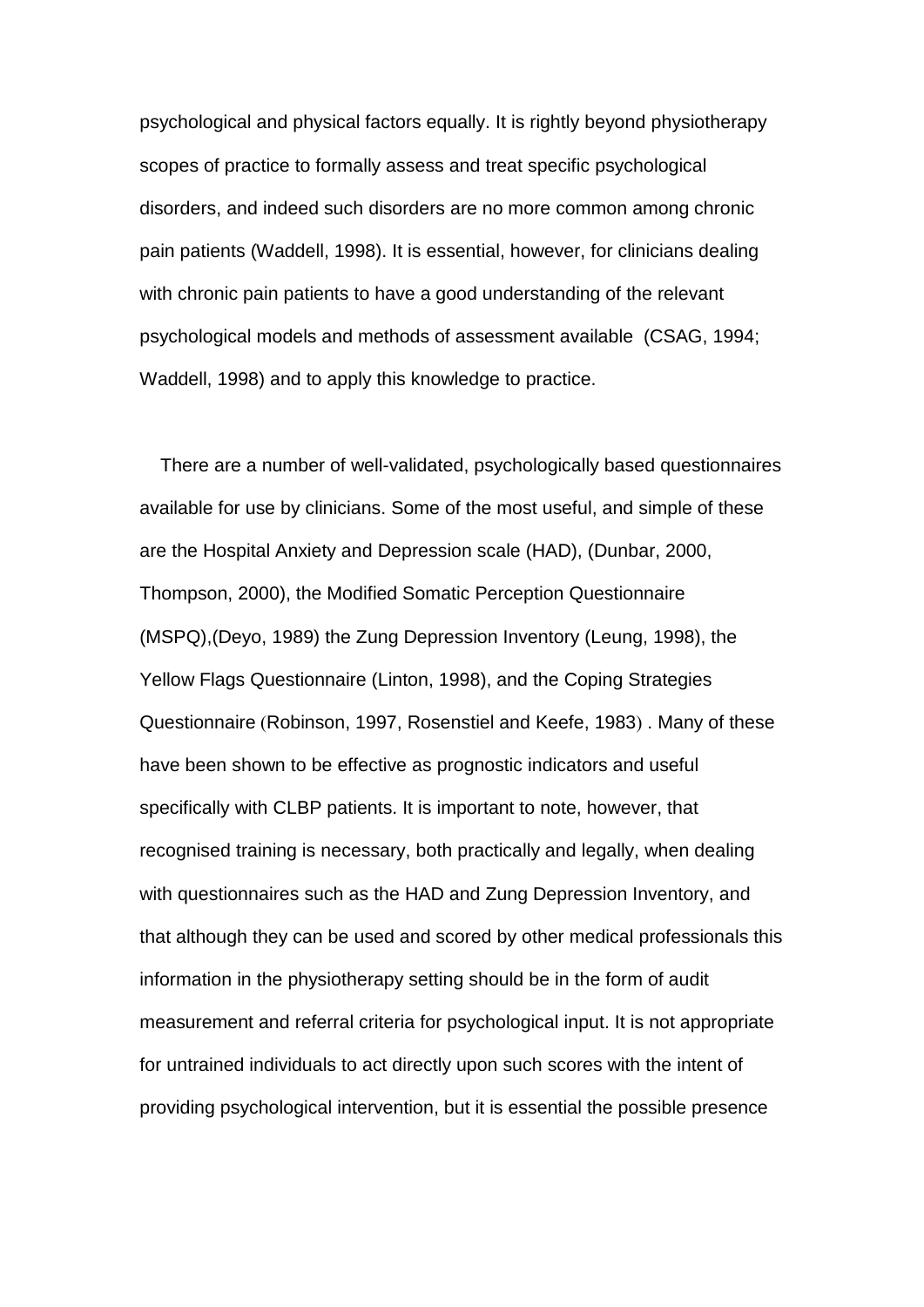of such disorders is recognised and that treatment within the physiotherapy remit is provided with such factors in mind.

 Specifically, depression and anxiety are a commonly reported characteristic of the CLBP patient (Basler 1993; Harding, 1995; Lefebvre, 1981; Tyrer, 1992), and some assessment of these is essential. The HAD scale is a short and easy to use tool and despite its age continues to attract analysis and debate (Dunbar, 2000). Further to this Main (1992) produced a recommendation that the Zung Depression Inventory be used with the MSPQ to form what he termed the "Distress and Risk Assessment Method" or DRAM, specifically for use when assessing CLBP patients. This method has been further recommended by Waddell (1998) and can simply categorise patients as normal, at risk, or clearly distressed. This enables any therapist to recognise, using an objective outcome measure, when a patient's management must carefully address psychological issues.

## **Psychological Models of Chronic Pain**

 Before using such tools it is necessary for therapists to have an understanding of the basic psychological models that are used to conceptualise and treat abnormal or maladaptive behaviour patterns. The most dominant of these are cognitive and behavioural models. The behavioural model, when applied to the chronic pain patient (CPP), attributes maladaptive behaviour to learnt reinforced responses. Its explanation for the "sick role" is that family and friends of the CPP positively reinforce pain behaviour through solicitation, such as taking over domestic duties that are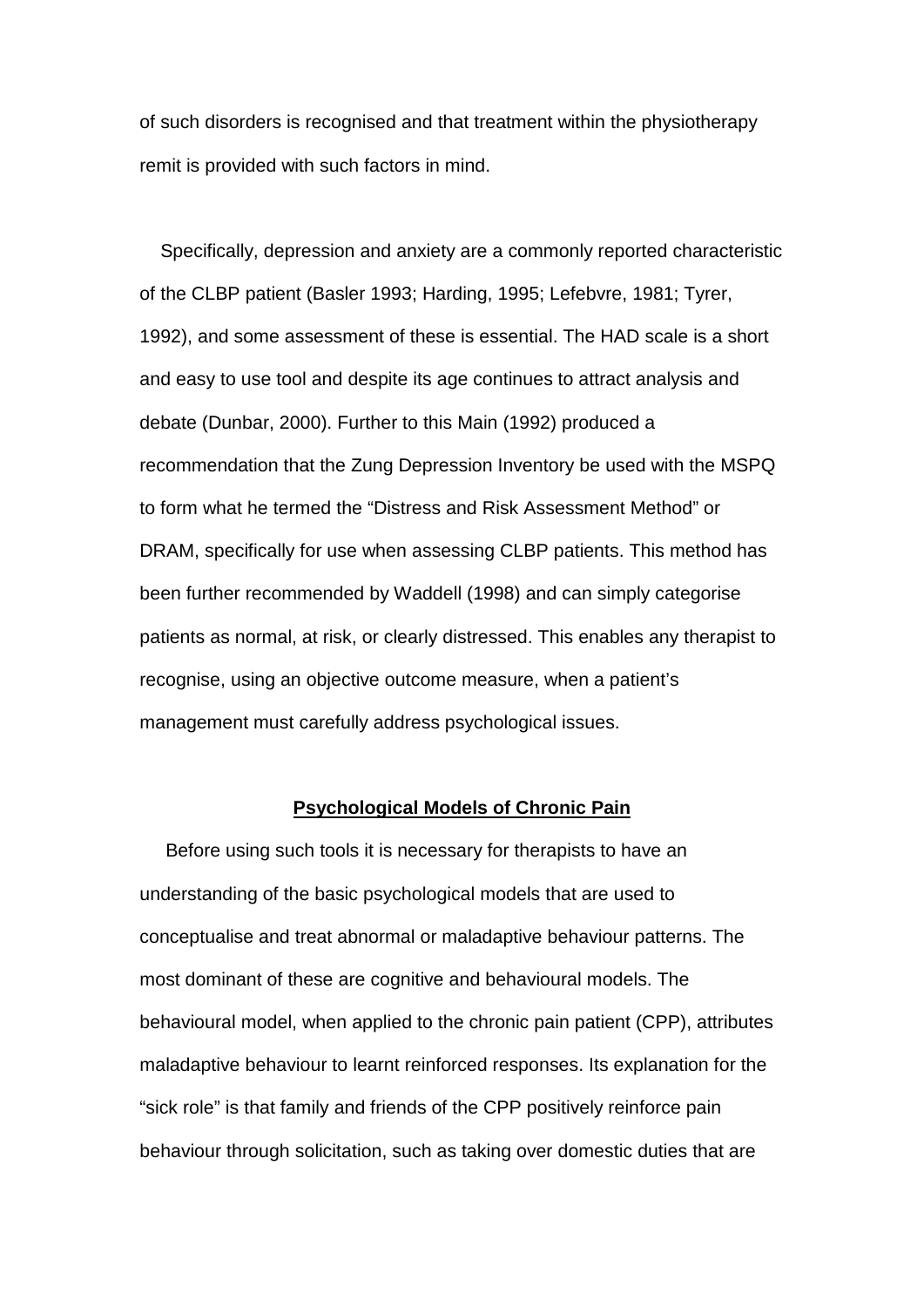perceived to be difficult for the patient secondary to their behaviour when doing those tasks. These pain behaviours such as overt pain complaint or wincing during movement are therefore reinforced, and "operantly conditioned", making them more likely to recur (Adams, 1996, Turk, 1984). Through such mechanisms patients may develop almost reflexive behaviors in response to stimuli such as temporary pain increases or even simple movement.

 This type of psychological change can be used to define a chronic patient, with initially adaptive responses such as resting and complaining of pain to stimulate the help of others, becoming maladaptive after the normal healing time of the injury has passed. Treatment approach in this case includes family and patient in an educational regime designed to minimise reinforcement of pain behaviour and positively reinforce non-pain behaviours (Kerns, 1986). The behavioural model also loosely encompass social modeling theory, which states that our early experiences of pain, significant others behaviour towards us during these experiences, and the witnessing of the behaviour of significant others to their own pain, may influence our pain behaviour in later life (Anderson, 1987, Gifford, 2000).

 The main limitation of this model is that it does not seek to understand the individual's personality or perceptions and may not necessarily address the reason for the original formation of the maladaptive behaviour patterns (Adams, 1996). The Cognitive model approaches the problem by trying to assess an individual's unique set of pain beliefs, problem solving abilities and coping strategies. This model presumes a direct link between cognitions and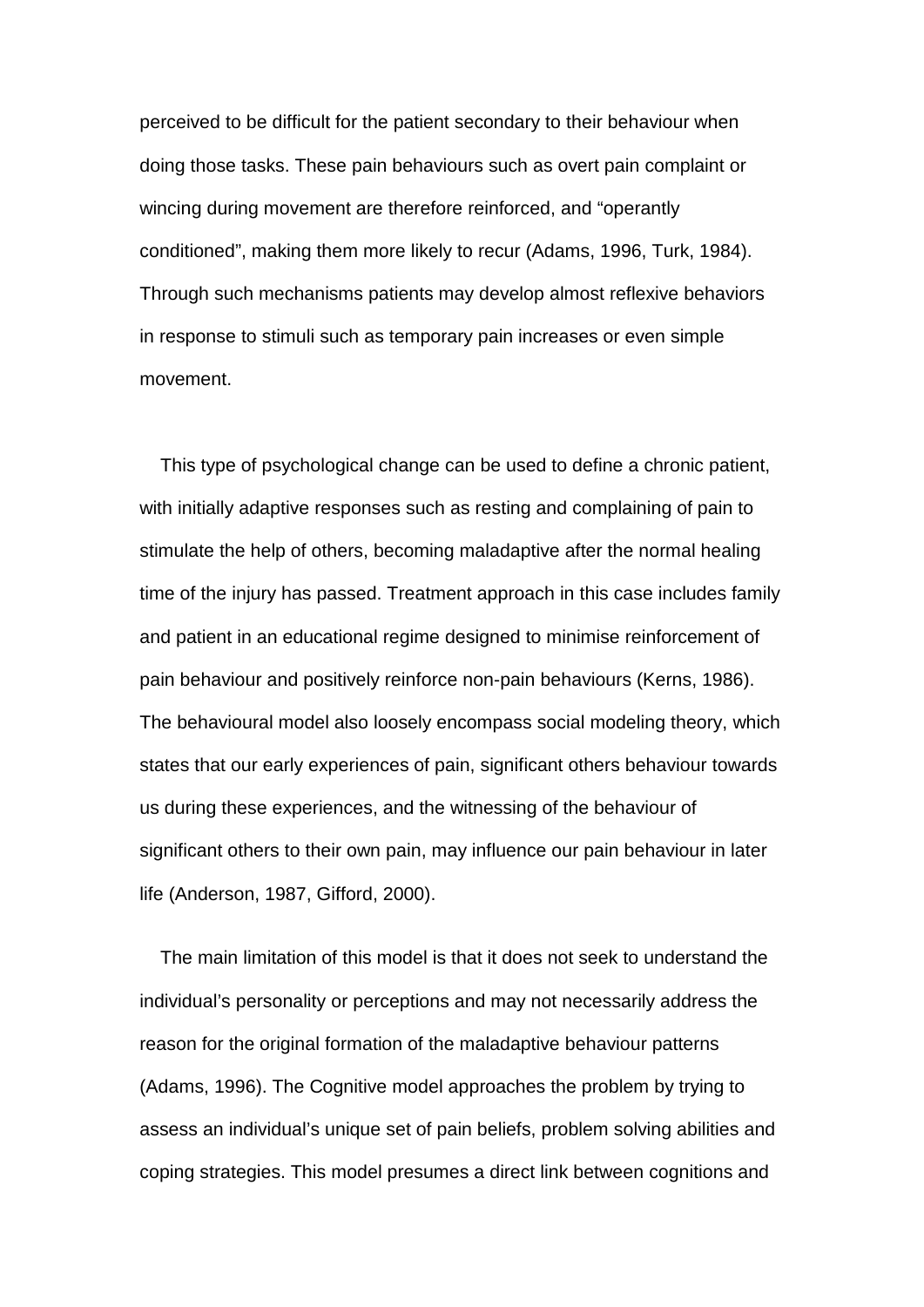behaviours. Maladaptive cognitions such as pain causing damage are challenged to make the CPP re-evaluate them. It is assumed that if maladaptive cognitions can be changed, behaviour change will follow (Adams, 1996). There are a number of validated instruments designed to identify damaging cognitions and beliefs such as the Fear Avoidance Beliefs Questionnaire (Waddell, 1993) or the Coping Strategies Questionnaire (Robinson,1997). Indeed, there is a strong argument that fear avoidance beliefs have a part to play in creating disability in the CPP (Gifford, 2000; Philips, 1987). Fear avoidance theory proposes a vicious circle phenomenon, where a patient believes pain is damaging and so while pain persists they avoid excess movement. As a result muscles tighten and less movement is required to instigate a sensation the patient may perceive as pain (e.g., muscle pull or joint stiffness).

 This mechanism is mirrored neurophysiologically through central sensitisation (Siddall, 1997, Rabey, 2001) with neurological pain pathways and their corresponding areas in the brain adapting over time. Through central sensitisation, which can be most simply thought of as practice, and therefore improvement of pain pathways, the amount of peripheral stimulation needed to produce pain perception reduces over time. Also the perceptual field of a peripheral nerve may increase so that pain may be felt in a larger area than previously. As a result of this mechanism, although local pathological processes may become less significant, pain perception and the area pain is perceived may increase. Secondary to these changes, fear avoidance and maladaptive behaviour may become self-reinforcing through a pain loop to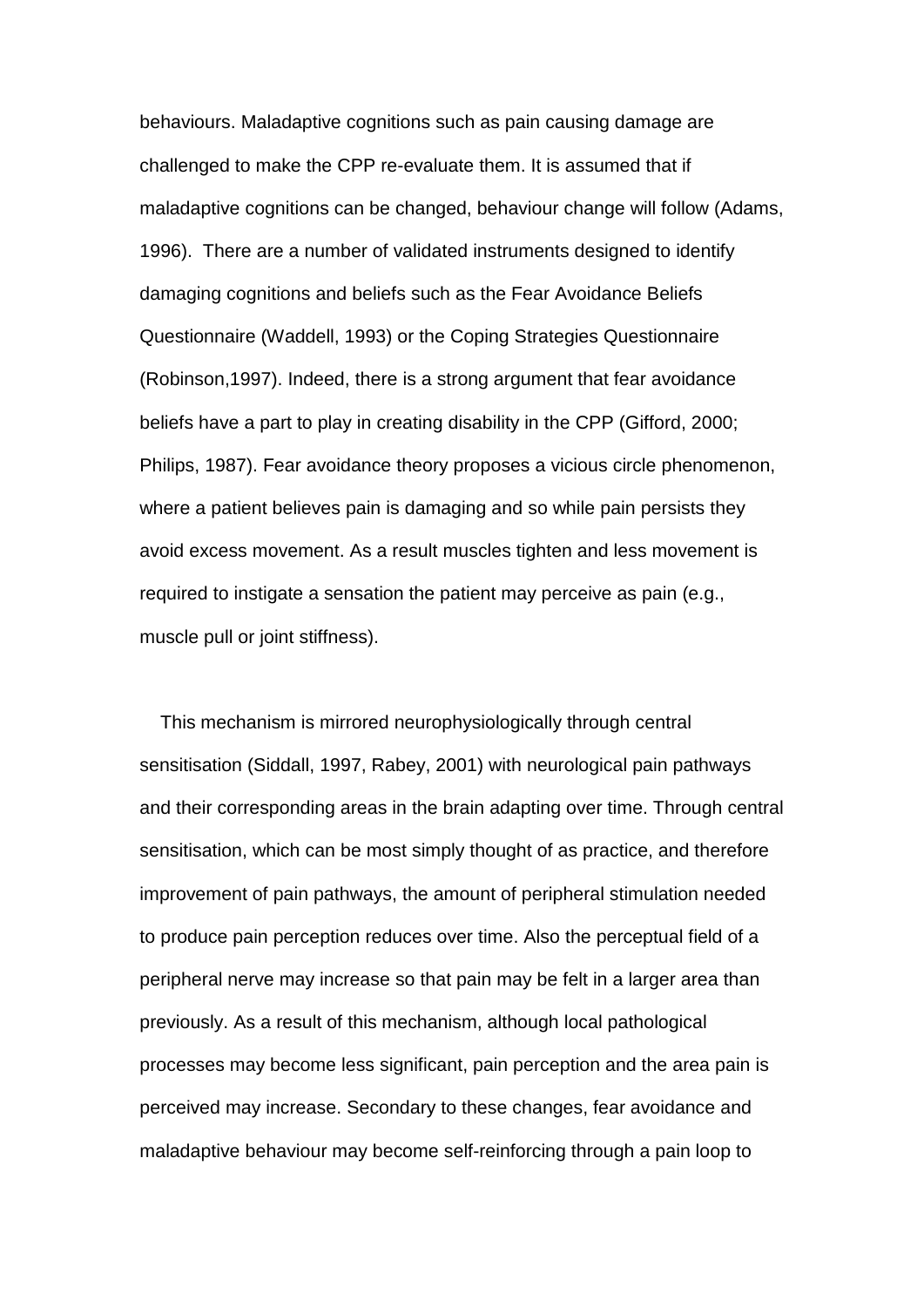produce overt pain complaint during even simple tasks. It is even possible to hypothesise that a central pain loop may develop where a patient may perceive pain from the area although no local pathological process is taking place. PROVIDE A REFERENCE HERE – BASED ON WHAT YOU HAVE READ. THIS SHOULD BE SUFFICIENT.I/YOU/WE COULD GO INTO THIS IN DETAIL, BUT I THINK IT IS BETTER TO SIMPLY MAKE THE POINT – AS REQUESTED.

### **Behavioural Factors**

 Behavioural and neurophysiological issues, as outlined above, should be considered during patient contact, and for clinicians such as physiotherapists this involves confidence in their accurate assessment of the patient's physical state. Only in this way can a clinician safely ignore maladaptive behaviour such as unnecessary winces and groans of pain. Indeed, positive reinforcement by a clinician of inappropriate pain behaviour may be strong and long lasting. To avoid damaging reinforcement of a patients maladaptive behaviour that may easily lead to increased disability, rapid redirection of conversation that dwells unnecessarily on pain sensation is essential (Basler, 1993), and balancing this with the need to gain a subjective history is difficult. Also evaluation or treatment of the patient, with pauses as necessary, must continue despite what may sometimes be overt and loud complaints of discomfort (Basler, 1993, Turk, 1984). Equally, successful completion of tasks during the consultation that may have caused pain should be considerably positively reinforced as pain behaviour may decrease through verbal reinforcement only (Turk, 1984). This is often a skill therapists may find more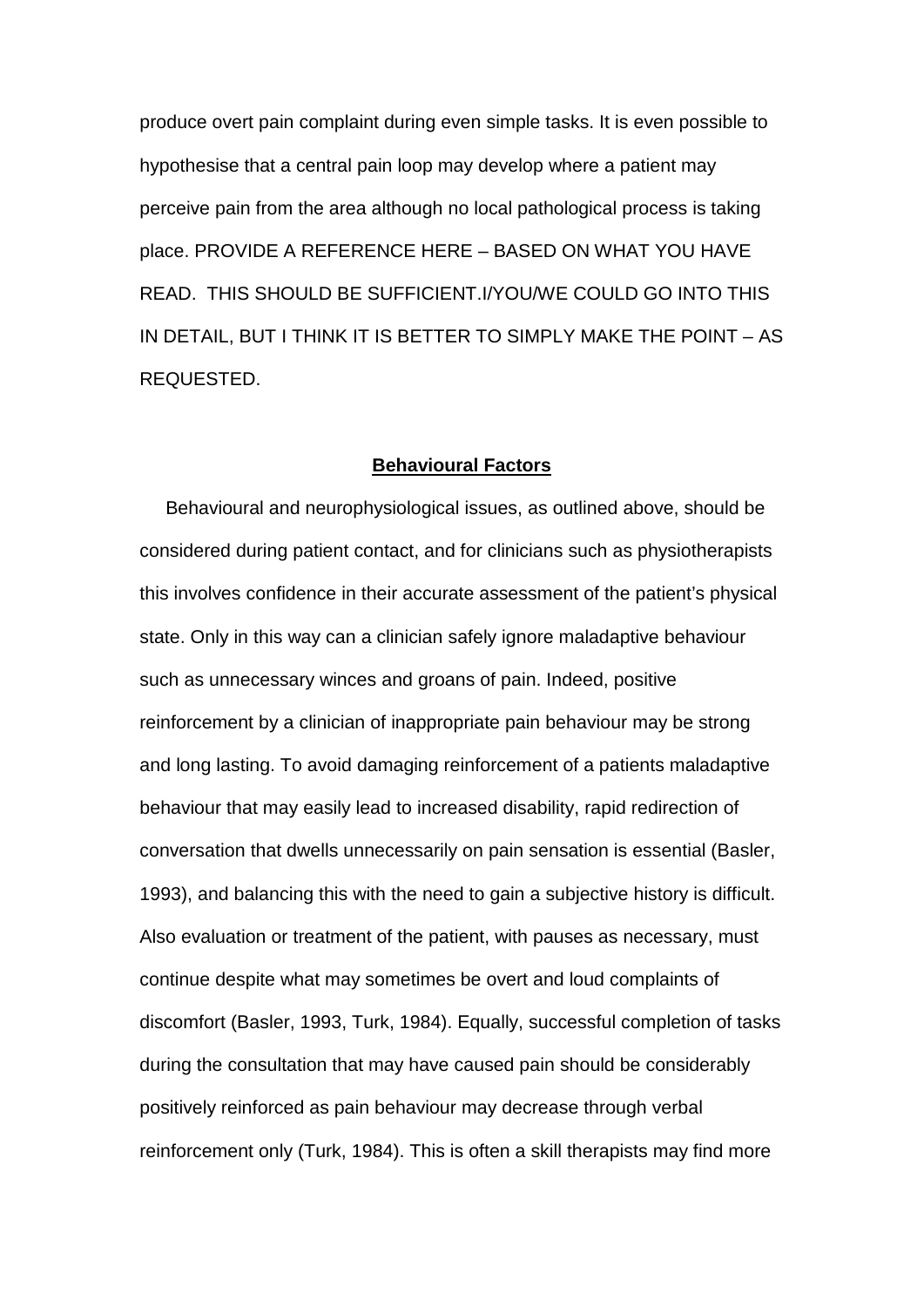difficult to develop than those of redirection and non-reinforcement of pain behaviour that may develop naturally with experience.

 Over successive treatments, or even during a lengthy assessment, pain behaviour may increase. It is important in this situation to have confidence in the original assessment as some form of "extinction burst" is likely to occur when previously reinforced behaviours are ignored (Lerman, 1995). Extinction burst is the process where an action that previously elicited positive reinforcement is subject to a period of increase before it subsides. In other words, a behaviour that was previously rewarding, such as groaning to avoid a task, is exaggerated if at first it does not work, in a redoubled attempt to gain the expected result e.g., not having to do the task. Consistency of approach is vital in this scenario as giving in and reinforcing at this stage may be more damaging than if the behaviour was solicited originally.

 Working with significant others, such as family, present at the appointment is a more contentious issue. Certainly attention needs to be paid by the clinician to them to attempt to assess any obvious unnecessary solicitous behaviour. Also partners should be encouraged not to do things for the patient that they may find difficult. Explained from the point of view of aiding the rehabilitation program by increasing activity, this advice may carry over and have a significantly positive effect. Just as it is important to give adequate explanation to patients about there condition, including significant others when explanations are given should be considered. If this is possible it ensures important messages are not diluted as they are passed on and therefore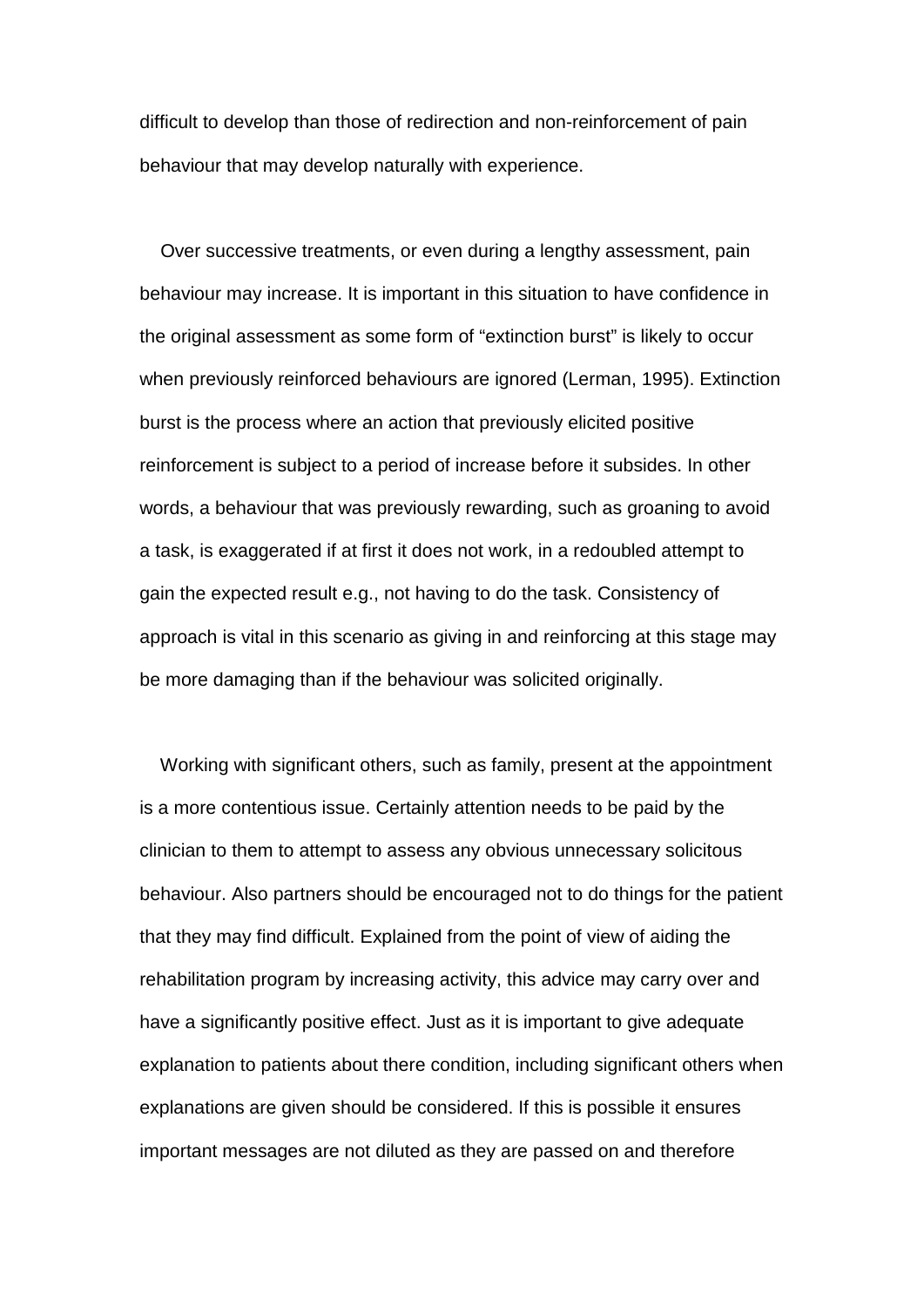correct action by those around the patient, as well as by the patient themselves, is facilitated.

## **Cognitive Factors**

Patient education is important for many reasons but before any information is given it is vital to learn what the patient already knows. The first thing a patient will have done on realising they have a problem is to seek informal advise, and this will initially tend to be non-medical advise from significant others (Skevington, 1995; Tyrer, 1992). Even though this initial advice is unprofessional it may be subject to a primacy effect (Cunnington, 1997) and unless another more acceptable explanation is given it will often remain as the patients belief.

 This belief may be difficult to challenge because someone they trust will have explained it to the patient in words they can understand. Also, initial consultations with clinicians often only provide fragmented technical explanations specific to the speciality of the examiner. The daunting effect of being examined and the sometimes disorienting amount of questions asked and information given may only serve to confuse the patient. Further to this as time elapses the CPP may be the recipient of multiple, often conflicting, opinions from other medical staff (Skevington,1995). This may build mistrust, confusion, anger, or even hopelessness in the patient who may still not have received an explanation for their problem they understand, and may still not have been asked what they think the problem is and how they feel about it (Skevington, 1995)**.** This scenario should be considered in the context of a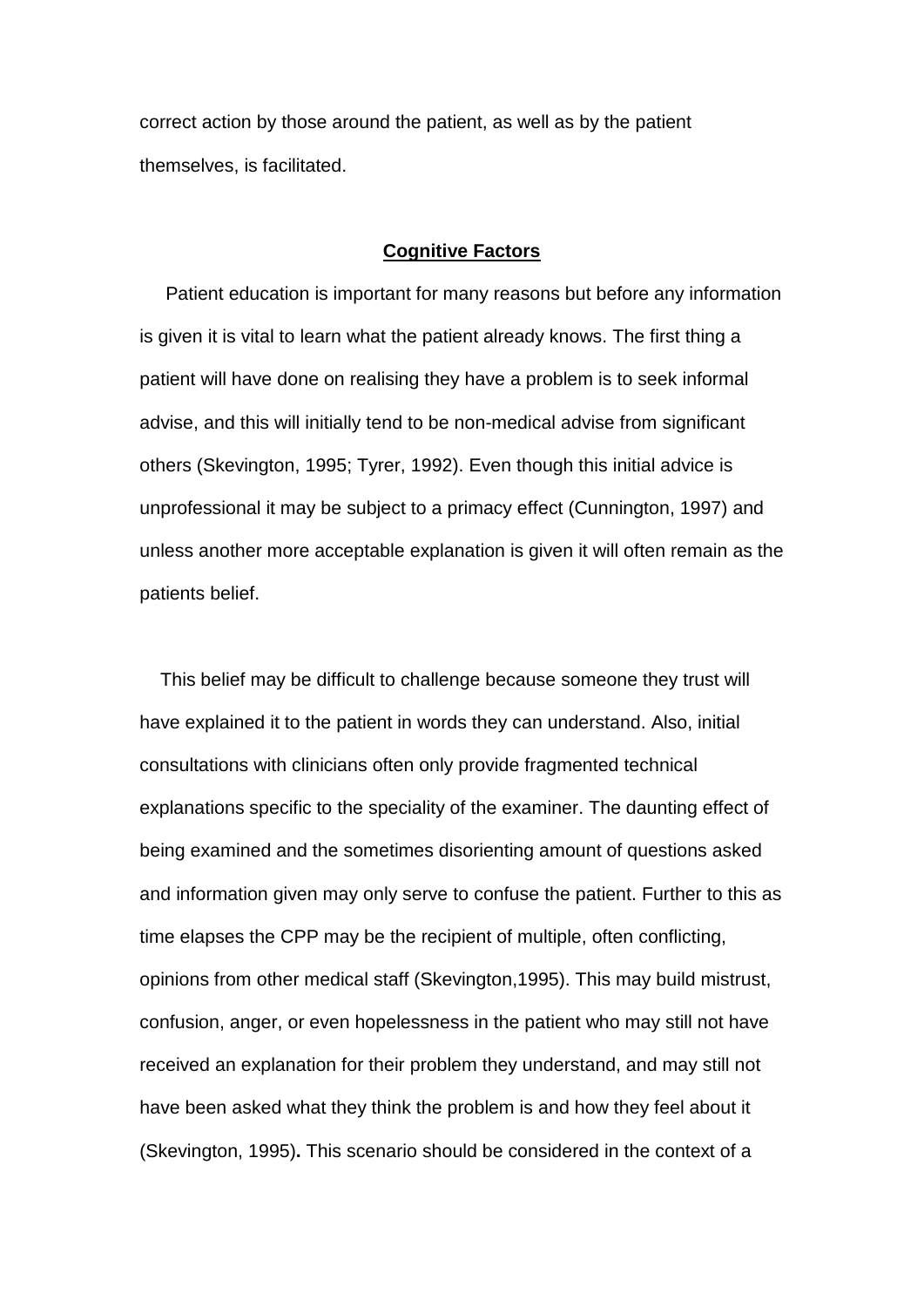study by Sofaer (1994) that found of all the variables examined, including financial worries, lack of information was the best predictor of negative mood.

 When initially talking to the patient it is important, therefore, to discuss the patients views about their condition and what they think is wrong. Such listening can be as useful as hands on treatment (Trede, 2000). Unfortunately although communicating with patients on an emotional level is important, many therapists fail to do this, and the context of communication between patient and therapist remains intellectual (Gard, 2000). The necessity to gain patients views ,and inevitably feelings, about their problem is reflected in the CSP Core Standards (2000) which note that specific written account of the patients perceptions and expectations should be taken during assessment. It is also essential to discover what other opinions the patients has been given by either medical staff or significant others. In this way tact can be used if it is necessary to contradict some of these opinions. This is always a difficult task, but is better done knowingly than inadvertently. Examples of suitable questions that may be asked, with or without the additional use of a specific questionnaire, to help assess both maladaptive cognitions and behaviours may include the following, and although it is not always practical to document the answers to all these questions, the patient's impression of their condition, prognosis, and expected treatment are essential to record (CSP, 2000).

- 1. What do you think the problem is?
- 2. What have you been told so far about what may be wrong with you?
- 3. How much better do you expect to get?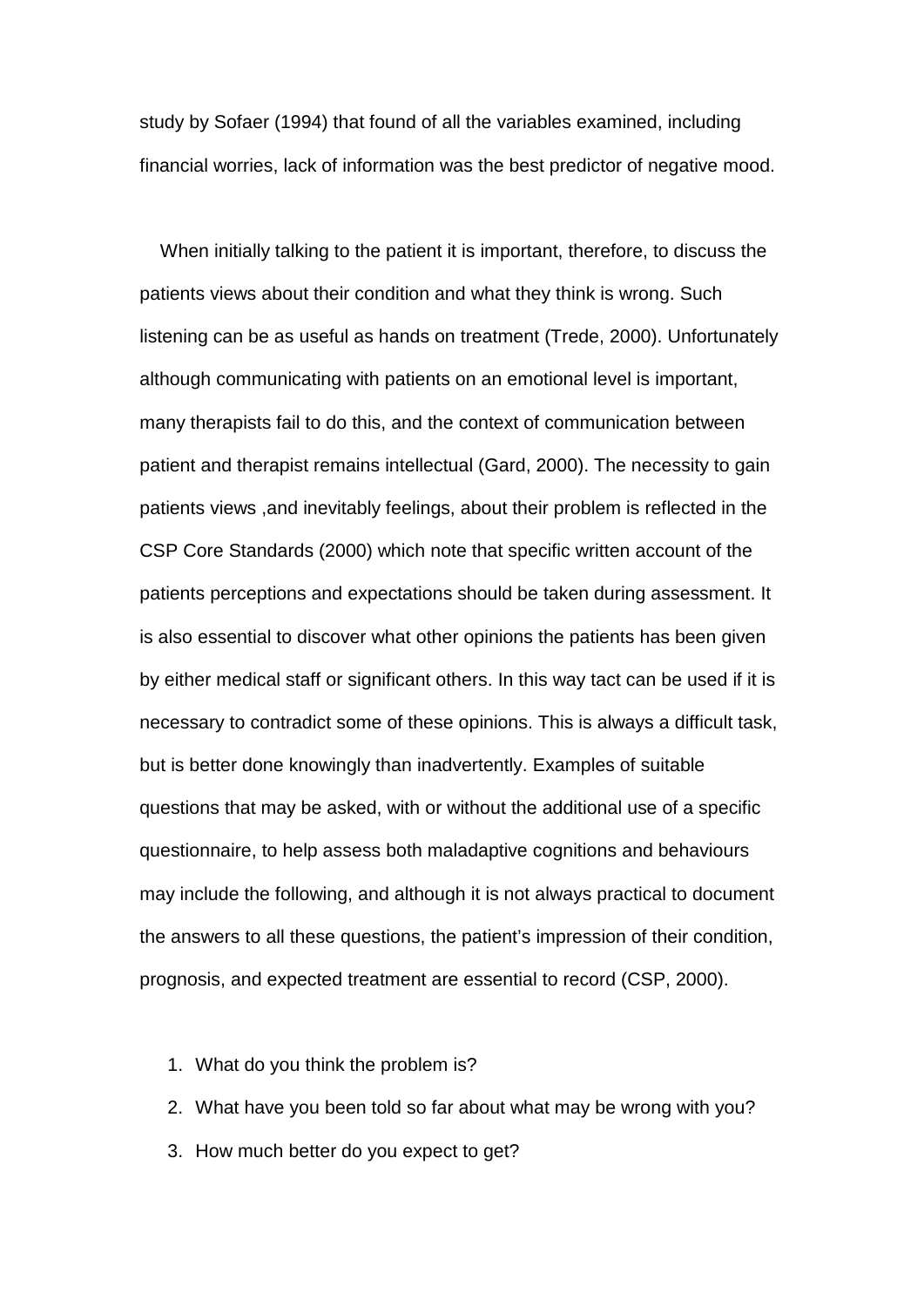- 4. How do you think you will get better?
- 5. Are there any regular tasks at home you are no longer able to do because of your pain, such as washing or walking the dog, and who does them now?
- 6. Has your pain stopped you from taking part in any regular social activities?
- 7. Do you have any major worries about your condition or questions you have, that have so far not be answered?

 When giving explanations to patients, time should be taken to explain the diagnosis and treatment without the use of misleading terms that patients may take more literally than they are intended. Unfortunately, especially concerning back pain, a multitude of potentially damaging but commonly used terms exists, such as something being "out of place". Use of such terms may in some cases be technically correct, such as a disc that has a small herniation, but the patient's perception of this may be that a large and important structure in their back is floating around causing endless damage, and putting them at risk of permanent injury, and such beliefs are not uncommon (Gifford, 1998, Harding, 1995). Clinicians must try to avoid the use of such indiscriminate terminology. Certainly if such terminology is used it must be put into perspective and explained clearly to the patient. The powerful effect that unclear or ambiguous information may have on the patients psychological status must not be underestimated. Equally the significantly positive effect of giving the patient a reasonable explanation must also be remembered.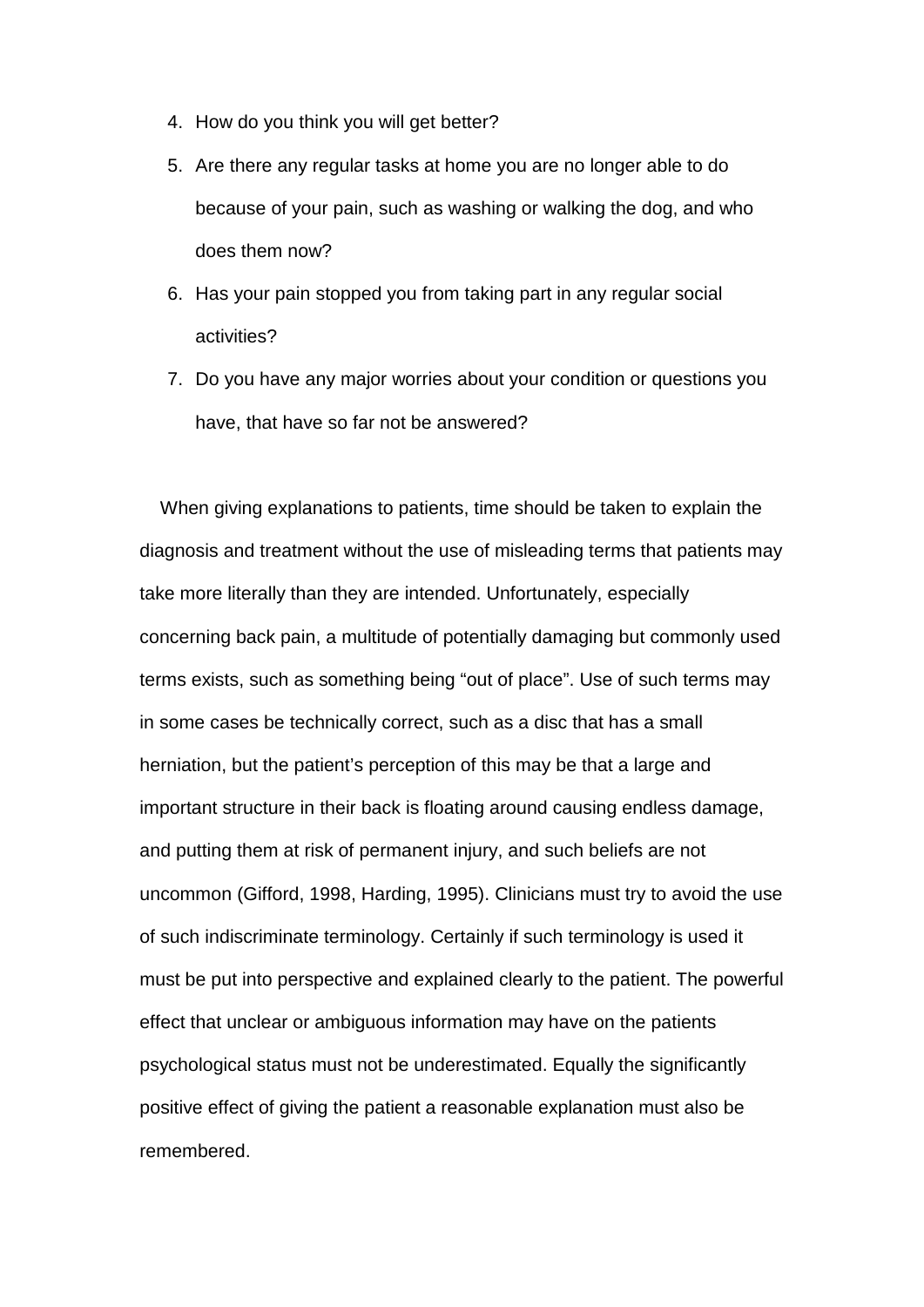Considerable care must also be taken when discussing test results also, such as X-rays and MRI's. Many patients are told that they have arthritis and that there spine is getting worn out, even use of words such as "crumbling spine" are not unheard of (Gifford, 1998). Without being told that these changes are normal, and are not necessarily the cause of their pain (CSAG, 1994), a patient may assume that they have a serious disease and that further activity will only worsen it. It is important, therefore, to think about every word that is said regarding a patient's condition, and to consider constructive explanation as equally important as other forms of treatment. When the likely benefits of a passive treatment are weighed up against the possible negative effects of not fully explaining information to the patient, and communicating with them regarding issues that are important to them, the issue of time constraints not allowing good explanation and hands on treatment becomes redundant.

#### **Treatment**

 It is rare that clinicians will not physically interact with a patient attending treatment, and certainly there is a strong expectation that some form of physical treatment will occur. It is argued by some clinicians that even if it is known that treating a patient will only give short-term relief then this should be done. The chance to temporarily reduce pain should always be weighed up against any problems this may cause, however. Passively treating a patient who will only get short-term relief reinforces the use of medical resources and after treatment stops and the pain inevitably returns the patient is more likely to again seek treatment (Tyrer, 1992). Each time this happens the patient may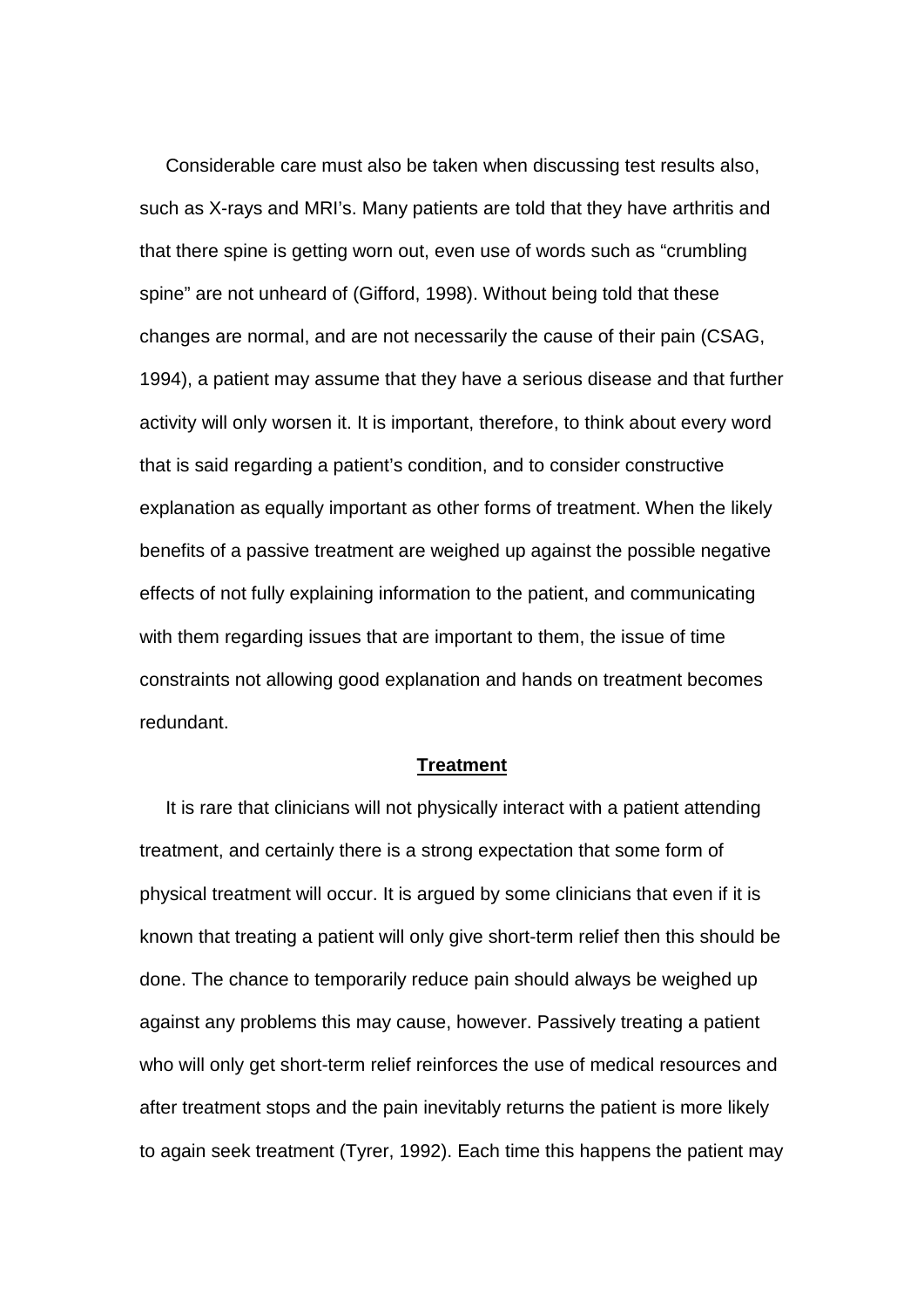become more reliant on medical help and subsequently, self coping techniques are eroded (Dolce, 1986). Eventually the patient may then become reliant on medical resources for help, when often their own resources, if they were to use them, may be equally effective in controlling their pain. Treating themselves gives the patient the added advantage of maintaining some feeling of control and self-efficacy (Dolce, 1986), both of which are important positive prognostic indicators in the CPP (Thompson, 1997).

 The decision not to treat must, of course, be a well-informed one and is contentious, especially where elderly patients are concerned. The value of time spent educating the patient on dealing with their pain themselves and encouraging them should not be underestimated, however, and this may not happen during an appointment where treatment for pain is the perceived priority, and time is limited. It should also be remembered that unpredictable reinforcement, equitable to the that gained from gambling, is a very strong form of reinforcement (Yackulic, 1986). If a patient is being seen regularly for active treatment such as exercise, therefore, it is vital that even if the patient is having a painful day they are not occasionally given a passive short-term pain relieving treatment as this reinforcement may as strong as if the patient was regularly given such a treatment. It is also important for patients to understand that although they may have a period of increase pain they have to learn to cope with it, and can do so effectively, if educated correctly. Through this practice, after discharge, a patient in a flare up may rely on their own resources, rather than seek re-referral. Long term coping of this kind may prevent disability in CLBP patients and can be inhibited through incorrect use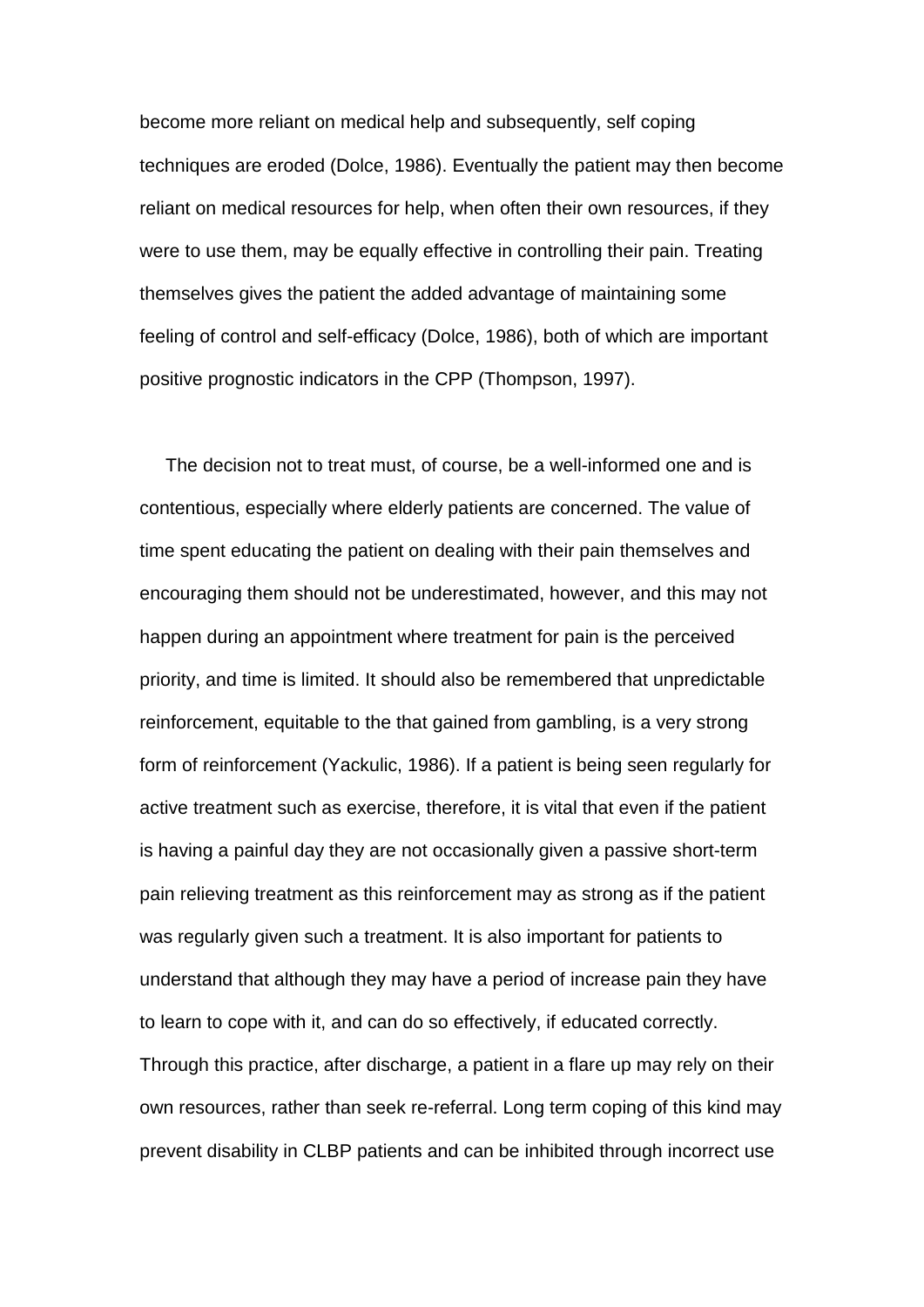of pain relieving modalities and inappropriate prioritisation of passive treatment interventions.

### **Conclusion**

 The importance of psychological factors in chronic pain, especially back pain, should not be underestimated. Examination of simple treatment practices from a psychological perspective, such as how explanations are given and how pain relief is prioritised, can enable a therapist to be more effective in their treatment of chronic pain patients. It is necessary, however, for therapists to not only be aware of concepts such as simple reinforcement theory, but to apply this knowledge for the benefit of individual patients. At least, application of these principles may ensure therapists obey one of the founding precepts of medicine "first do no harm".

 Although "biopsychosocial" is a familiar phrase, it's meaning is often lost in rhetoric or is simply ignored. One interpretation of "biospychosocial" is that the clinical reasoning process that is applied to the physical diagnosis and treatment of patients, should be applied in equal measure to enable accurate assessment and management of that patient socially and psychologically. This approach should, therefore, include accurate measurement of related factors and this recommendation has been given both by the CSP in the core standards, and through national organisations such as Clinical Standards Advisory Group on back pain.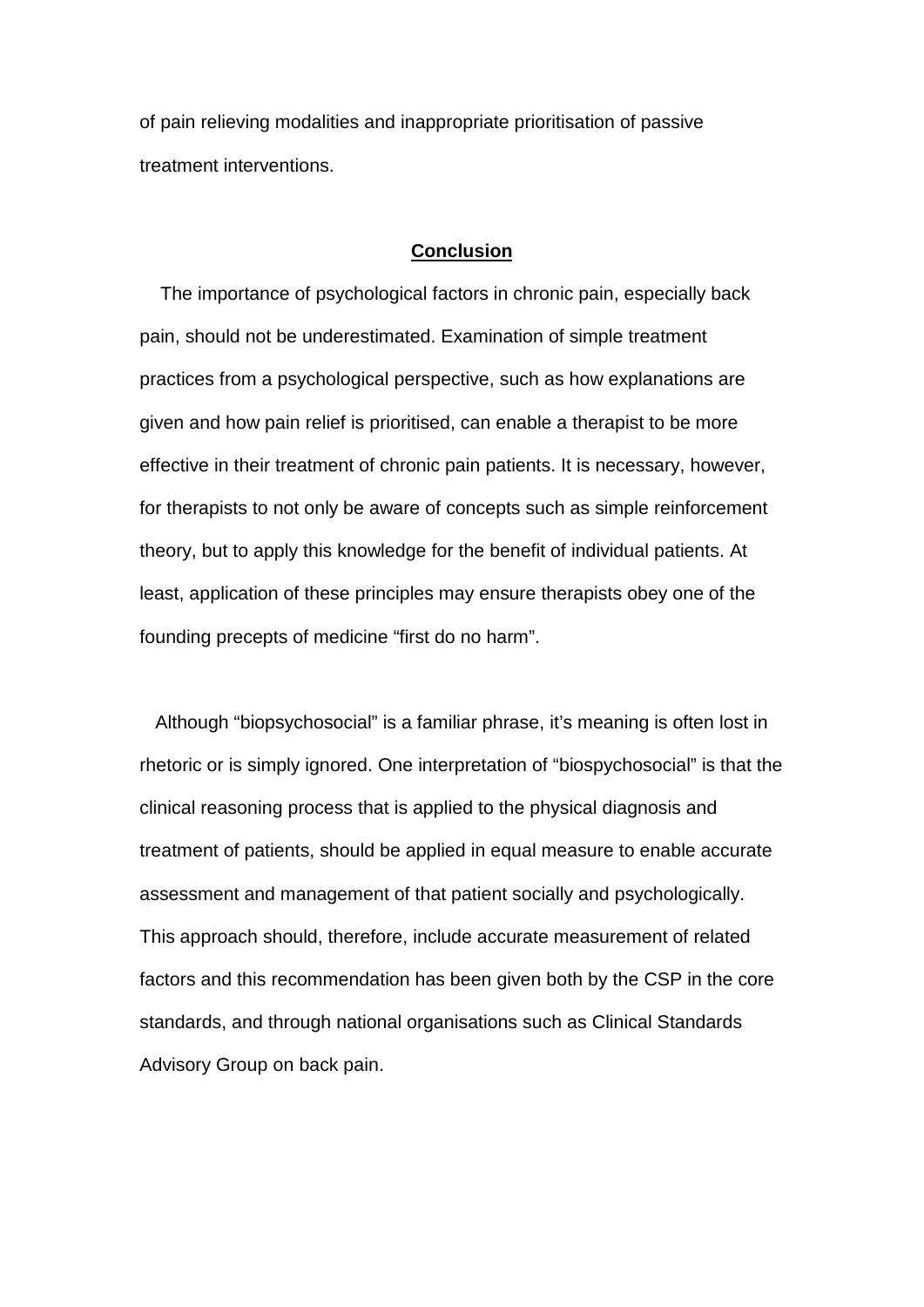Being effective in the management of chronic musculoskeletal pain conditions is a significant challenge, and only by combining familiar core skills such as exercise prescription with other techniques such as cognitive behavioural therapy (CBT), is it possible to meet that challenge. Some may question the labelling of the simple thought processes and treatment adjustments described in this paper as CBT. It is undeniable, however, that by giving an explanation to a patient with deliberate thought regarding what effect this may have on their perception, is a form of cognitive intervention. It is equally easy to conceptualise simple ignoring of patients overt pain behaviours during a task, as a behavioural intervention.

 When this definition of CBT is explored, it is not difficult to come to the conclusion that those particularly skilled in the management of CLBP patients may be justified in labelling their treatment as a mix of exercise and CBT. Certainly, under the weight of evidence available, the chances of therapists being successful in managing patients without the use of CBT skills is minimal, and such practitioners may, therefore, be underestimating their skills base. It is perhaps even possible to hypothesis that although standard evidence based treatment by physiotherapists may be labelled as exercise, it may be that it is the instinctive use of CBT by some therapists that provides the effective intervention during a course of treatment, over and above any provided through exercise prescription. Certainly in either case, both evidence and professional guidelines confirm that successful treatment of chronic musculoskeletal pain should include the application of psychological principles, such as those outlined in this paper, in both assessment and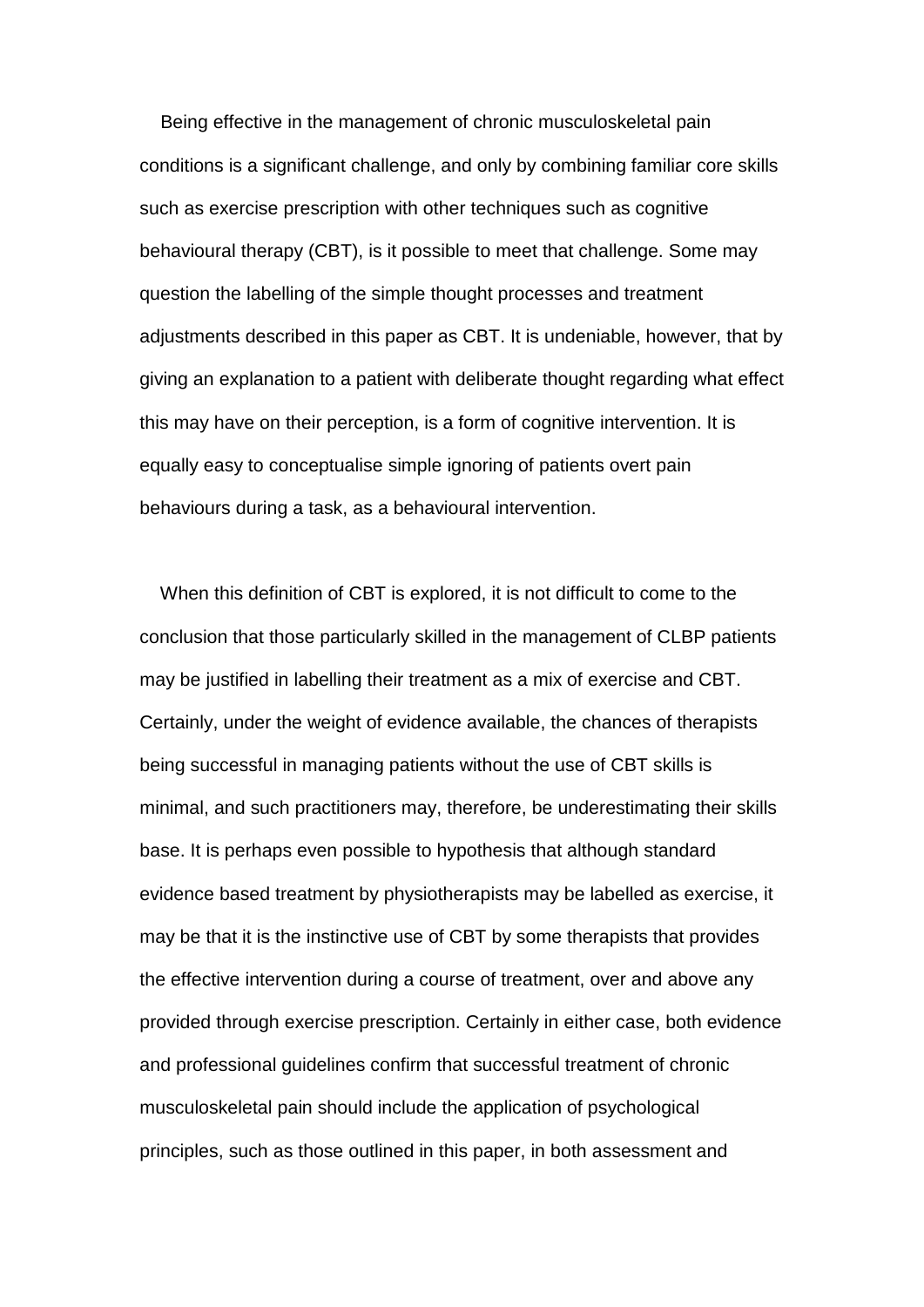treatment and that this application should in no way be exclusive to specialist practitioners.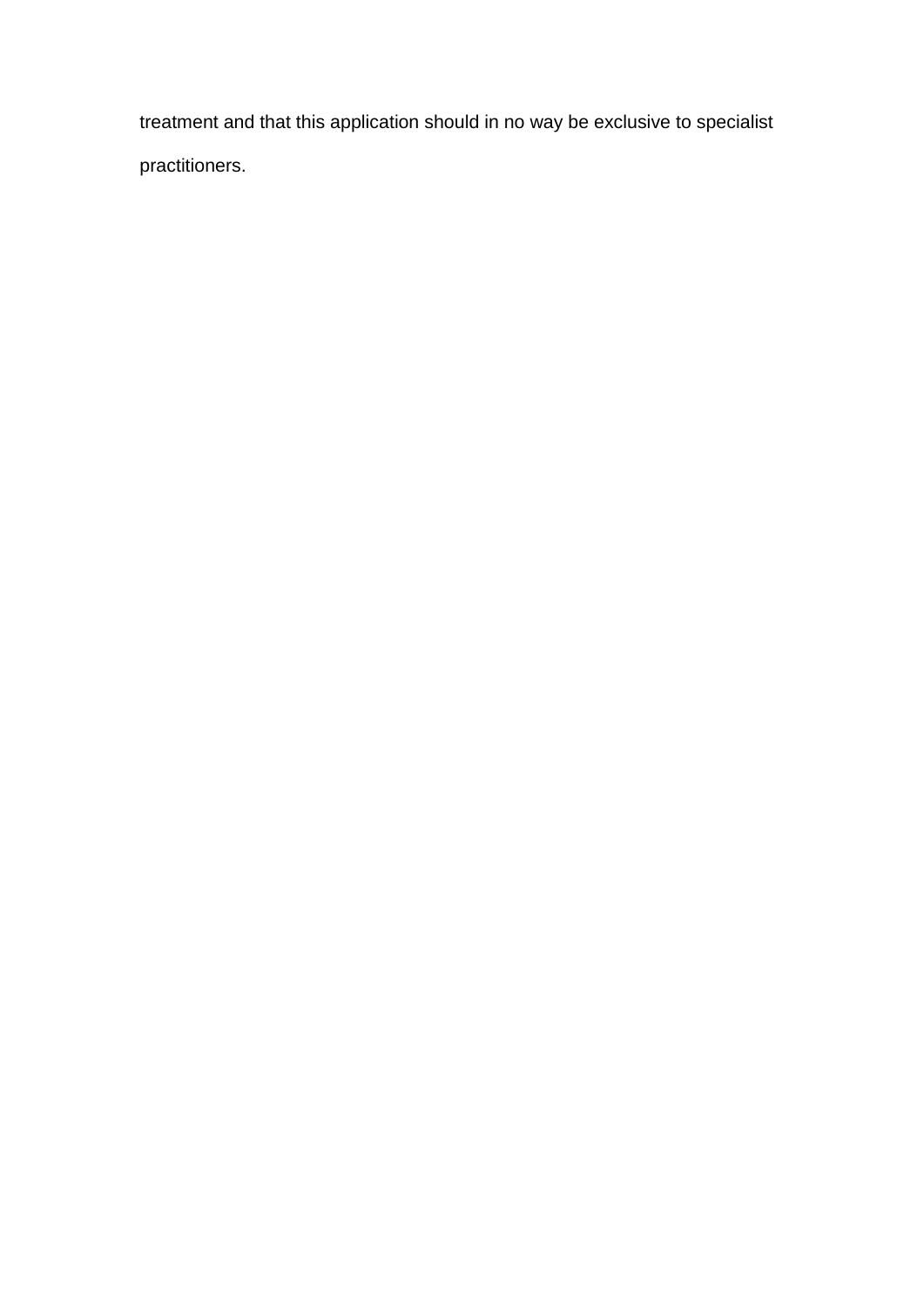### **References**

Adams, N., Ravey, J., & Taylor, D. (1996). Psychological models of

chronic pain and implications for practice. *Physiotherapy,* 82, 124-129.

 Anderson, S., Bond, M., Mehta, M., & Swerdlow, M. (1987). *Chronic noncancer pain.* MTP Press Limited, Lancaster.

 Basler, H. (1993). Group treatment for pain and discomfort. *Patient Education and Counselling*, 20, 167-175.

Clinical Standards Advisory Group (1994*)*. *Back Pain Report of a CSAG* 

*Committee on Back Pain*: Her Majesties Stationary Office, London.

Cook, F. M., & Hassenkamp, A. (2000). Active rehabilitation for chronic low

Back pain: The patient's perspective. *Physiotherapy*, 86, 61-67.

Chartered Society of Physiotherapy (1996). *Rules of Professional Conduct*.

Chartered Society of Physiotherapy (2000). *Physiotherapy Core* 

*Standards*.

 Clinical Evidence, Issue 5, (2001). British Medical Journal Publishing group, London.

 Cunnington J., Turnbull J., Regher G., Marriot M., & Norman G. (1997). The effect of presentation order in clinical decision making. *Academic* 

*Medicine,* 72, S40-S42.

 Deyo R.A., Walsh N.E., Schoenfeld L.S., & Ramamurthy S. (1989) Studies of the Modified Somatic Perceptions Questionnaire (MSPQ) in patients with back pain: Psychometric and predictive properties. *Spine,* 14, 507-510.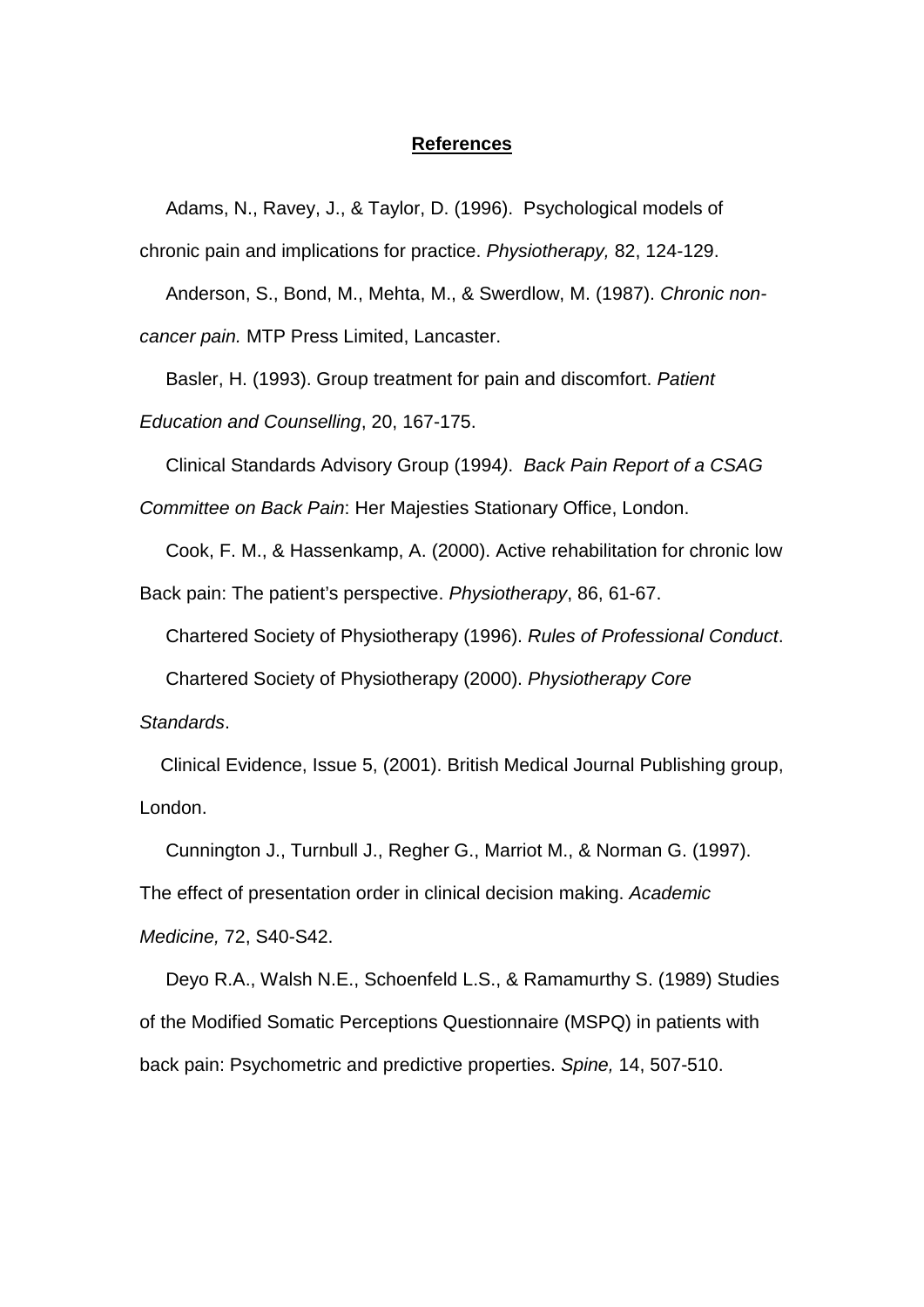Dolce J.J., Crocker M.F., Moletteire C., Doleys D.M., (1986). Exercise quotas, anticipatory concern and self-efficacy expectancies in chronic pain: A preliminary report. *Pain*, 24, 365-372.

 Donaldson C., & Gerard K. (1993). *Economics of Health Care Financing: The Visible Hand.* Macmillan Press, London.

 Dunbar M., Greame F., Hunt K., & Der G. (2000). A confirmatory factor analysis of the Hospital Anxiety and Depression Scale: Comparing empirically and theoretically derived structures. *British Journal of Clinical Psychology*, 39, 79-94.

 Evans G., & Richards S. (1996). Low back pain: An evaluation of therapeutic interventions, Health Care Evaluation Unit, University of Bristol.

 Foster N.E. (1998). Researching low back pain: An overview of the pitfalls. *Physical Therapy Review, 3,* 9-17.

 Gard G., Gyllensten A.L., Salford E., & Ekdahl C. (2000) Physical therapists' emotional expressions in interviews about factors important for interactions with patients. *Physiotherapy,* 86, 229-240.

Gifford L. (1998). *Topical Issues in Pain*. NOI Press, Falmouth.

Gifford L. (2000). *Topical Issues in Pain 2*. NOI Press, Falmouth.

 Harding V., & Williams A. (1995). Extending physiotherapy skills using a psychological approach: Cognitive-behavioural management of chronic pain, *Physiotherapy*, 81, 681-688.

Hunt J.M. (1996). Barriers to research utilisation. *Journal of Advanced Nursing,* 23, 423-425.

Kerns 1986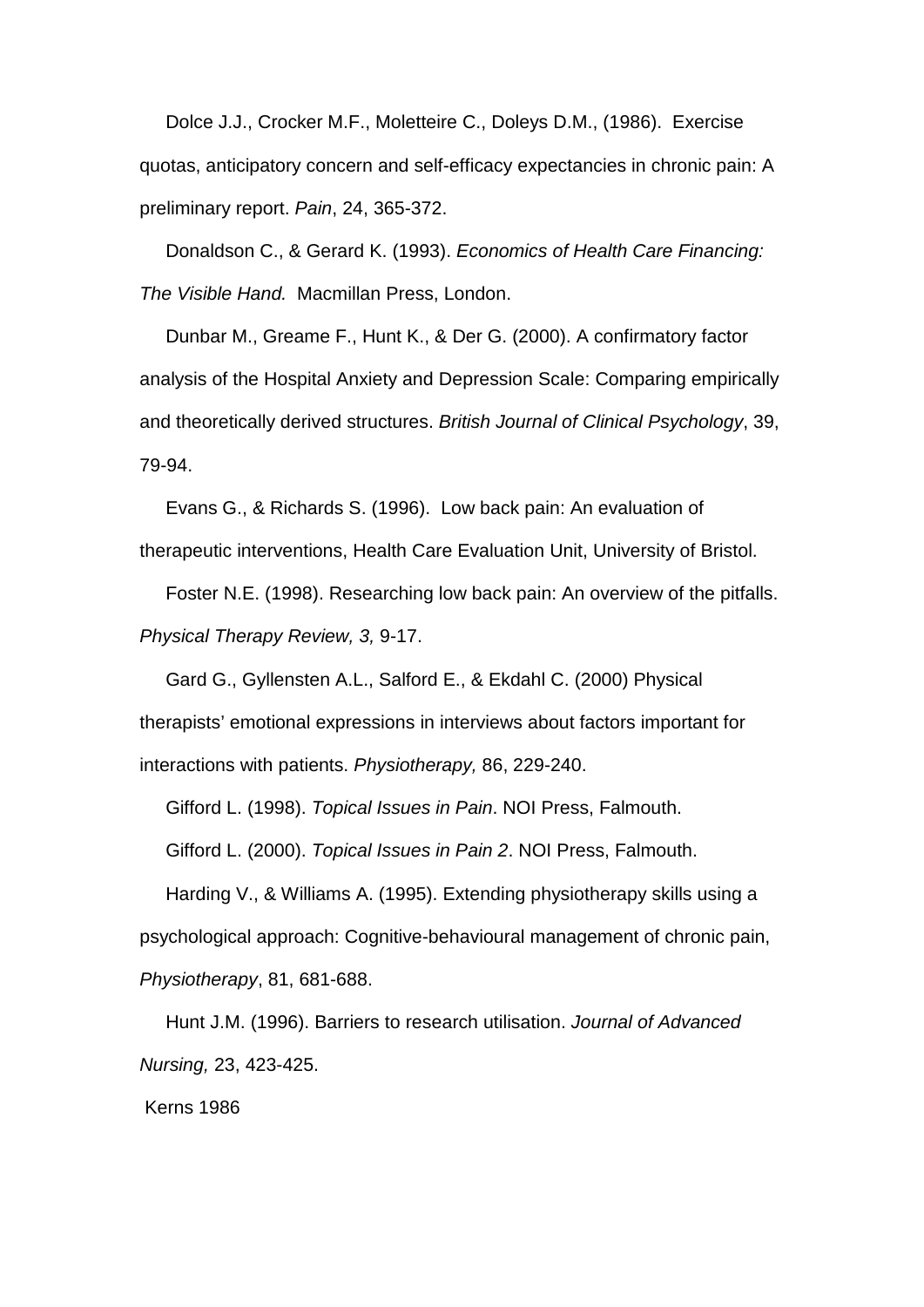Lefebvre M.F. (1981). Cognitive distortion and cognitive errors in depressed psychiatric and low back pain patients. *Journal of Consulting and Clinical Psychology,* 4, 517-525.

 Lerman D C., & Iwata B.A. (1995). Prevalence of extinction burst and its attenuation during treatment. *Journal of Applied Behavior Analysis,* 28, 93-94.

 Linton S.J., & Hallden K. (1998). Can we screen for problematic back pain? A screening questionnaire for predicting outcome in acute and subacute back pain. *The Clinical Journal of Pain,* 14, 209-215.

 Leung K, Lue B., Lee M, & Tang L. (1998). Screening of depression in patients with chronic medical diseases in a primary care setting. *Family Practice,* 15, 67-75.

 Main C.J., Wood P.L.R., Hollis S., Spanswick C.C., & Waddell G. (1992). The distress and risk assessment method: A simple patient classification to identify distress and evaluate the risk of poor outcome. *Spine,* 17, 42-52.

 McKinnon M.E., Vickers M.R., Ruddock V.M., Townsend J., & Meade T.W. (1997). Community studies of the health service implications of low back pain. *Spine, 22*, 2161-2166.

 Pfingsten M., Hildebrand J., Leibing E., Franz C., & Suar P. (1997). Effectiveness of a multimodal treatment program for chronic low-back pain. *Pain*, 73, 77-85.

 Philips H.C. (1987). Avoidance behaviour and its role in sustaining chronic pain. *Behaviour Research Therapy*, 25, 273-279.

 Pinnington M.A. (2001). Why are we finding it so hard to change our approach to low back pain? *Physiotherapy,* 87, 58-59.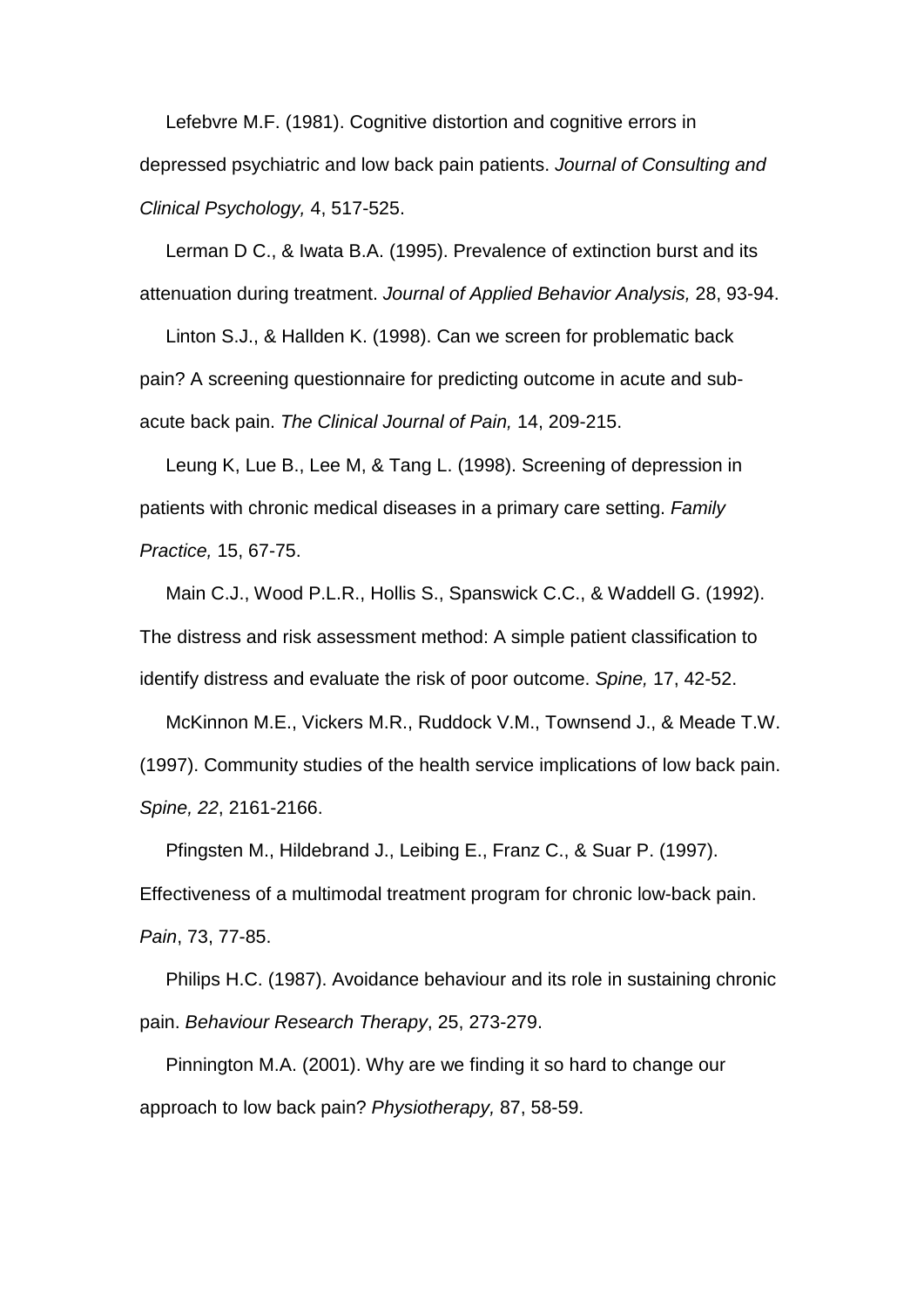Rabey M., (2001). Interaction between pain physiology and movementbased therapy, *Physiotherapy,* 87, 338-340.

Robinson, M.E., Riley, J.L., Myers, M.S., Cynthia, D., Sadler, I.J., Kvaal, S.A., Geisser, M.E., Keefe, F.J. (1997). The Coping Strategies Questionnaire: A large sample item level factor analysis. *Clinical Journal of pain,* 13, 43-49

 Rosenstiel, A.K., Keefe, F.J. (1983). The use of coping strategies in chronic low back pain patients: relationship to patient characteristics and current adjustment. Pain*,* 17, 33-44

 Siddall P.J., Cousins M.J. (1997). Spinal pain mechanisms, *Spine,* 22, 98- 104.

 Skevington S.M. (1995). *Psychology of pain*. John Wiley & Sons. Chichester.

#### Soafer 1994

 Trede F.V. (2000). Physiotherapists approach to low back pain education. *Physiotherapy,* 86, 427-433.

 Thompson C., Kinmonth A.L., Stevens L., Preveler R., Stevens A., Ostler K.J., Pickering R.M., Baker N.G., Henson A., Preece J., Cooper D., & Campbell M.J. (2000). Effects of a clinical-practice guideline and practice based education on detection and outcome of depression in primary care: Hampshire Depression Project randomised controlled trial. *The Lancet,* 355, 185-199.

 Thompson N. (1997). *Pain its nature and management,* Balliere Tindal, London.